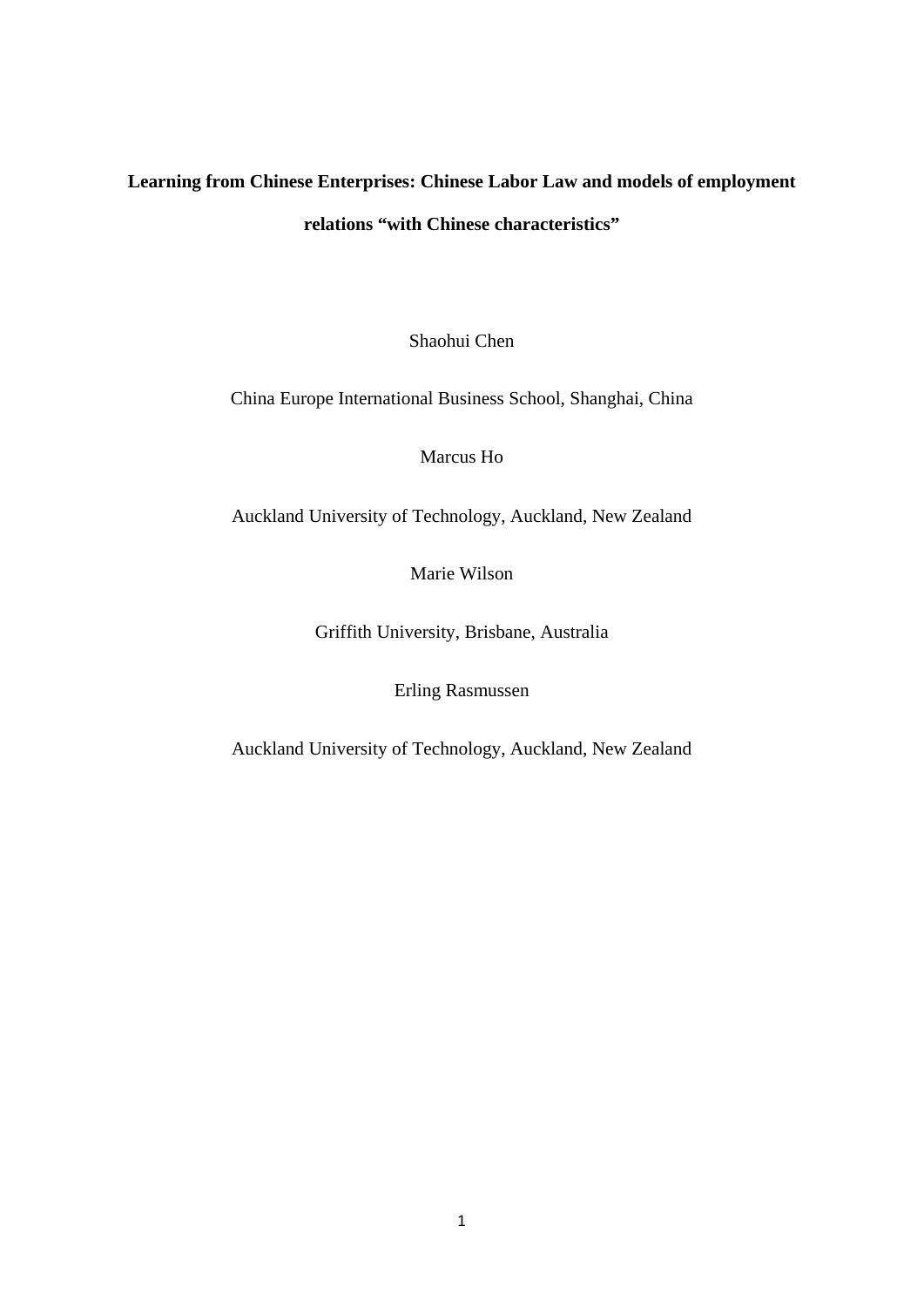#### **ABSTRACT**

New labor legislation put into practice on  $1<sup>st</sup>$  January 2008 continues an ongoing radical change to the management of the Chinese workforce in the People's Republic of China (PRC). In the following year, China's 2009 Employment Contract Law provided additional guidelines around the management of workers to address increasing labor unrest and employer abuse of employee rights. These legislative changes continues a pattern of reform for employment relations and management in PRC. However, these ongoing changes and recent legislative guidelines is seen to bring increased responsibility to employers. Managing the workforce in PRC is expected to become more costly as it means higher labor costs, less management autonomy, stronger employee bargaining power, and weaker control of labor mobility. These tensions may foster new ideas and perspectives about employment relations and people management.

This research examines and builds a theoretical framework for understanding and explicating the role of government, legislation, unions and employers in PRC. The changes in the institutional context of people management in PRC represent a good time to examine how organizations respond to uncertain environmental conditions and the changing nature of employment relations within these firms. We explore the evolution of contextual changes starting with the recent 2007-2008 Labor Contract Law and the follow-on effects on employment, strategic decision making, and organizational practice in PRC. To that end, we utilized a case study approach over multiple sites to tackle the vagaries of conducting organizational research in PRC (Quer, Claver, & Rienda, 2007; Tsui, Schoonhoven, Meyer, Lau, & Milkovich, 2004). We chose to examine and compare the responses to these legislative changes in a privately owned Chinese enterprise (Private-KD), a state-owned enterprise (SOE-HS), a foreign joint-venture (FJV-XJ) and a multinational operation (Multinational-RD) in northern PRC. These cases were selected because they exemplified the nature and common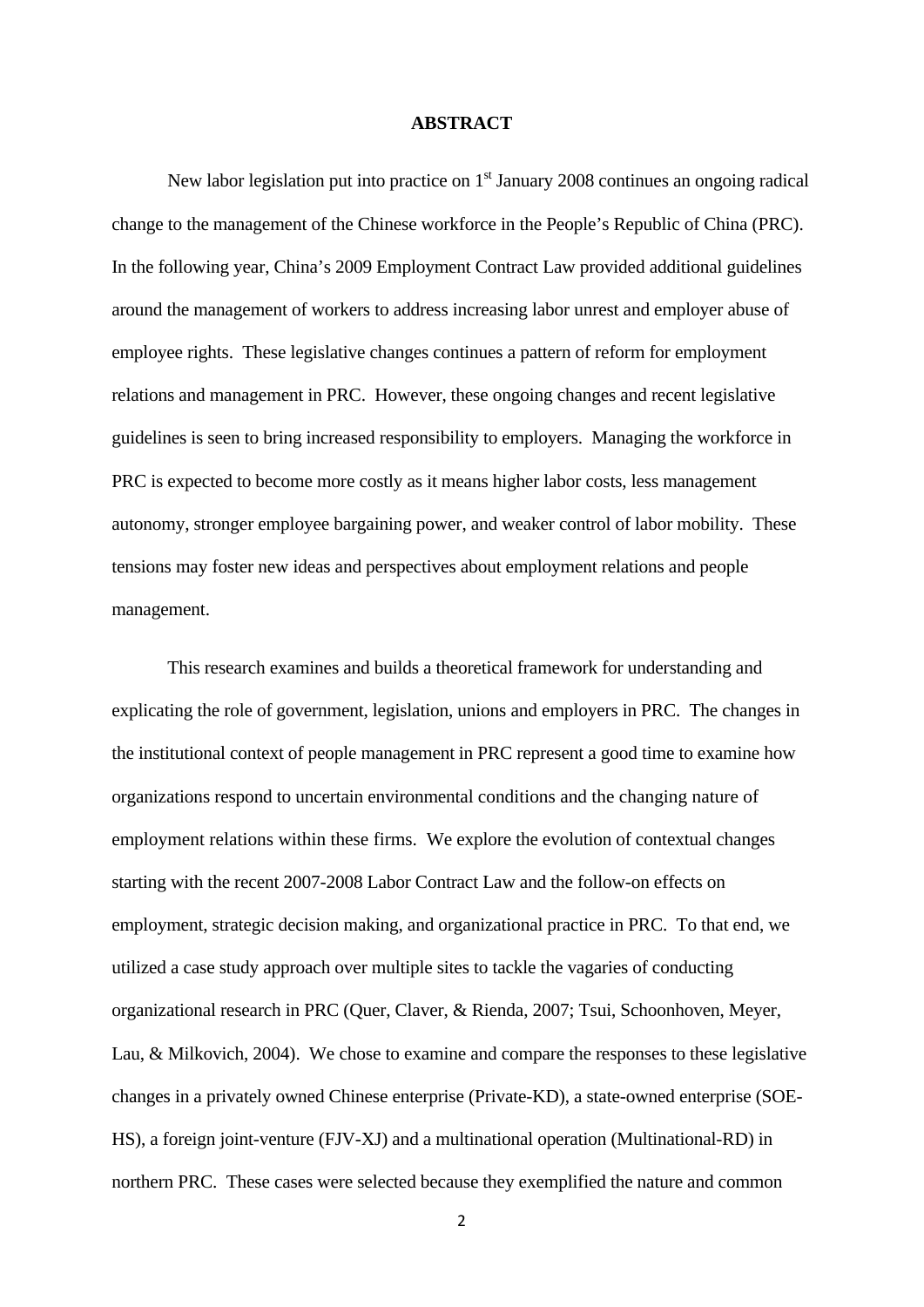types of ownership enterprises of Chinese organizations. In addition, these cases were selected because they were successful enterprises in China both in terms of their business areas and in their ability to maintain a good reputation and visibility in their perspective areas. Recent human resource management (HRM) research has shown that management practices were not employed uniformly among different types of ownership enterprises in China (Ngo, Lau, & Foley, 2008) and thus it is important to build a comparative analysis of types of organizational responses and the role of unions to the legislative changes. Our findings show that companies' response to the legislative changes enabled a more strategic approach to people management for some of the organizations. While all cases in our sample worked closely with the trade unions, each relationship mediated the organizational responses. The Private-KD's trade union represented the company's interests in many of their dealings while SOE's trade union represented the interests of the state (a so-called system of "old" and "new"- (Warner, 2008c)). In contrast, the FJV-XJ and Multinational-RD were similar in that the relationships between the unions and management were more cooperative and had greater employee involvement. These differences either hindered or affected the strategic responses of each firm. Implications for the theory on institutional frameworks and employment relations are discussed.

KEYWORDS: Chinese HRM, strategic responses, legislative changes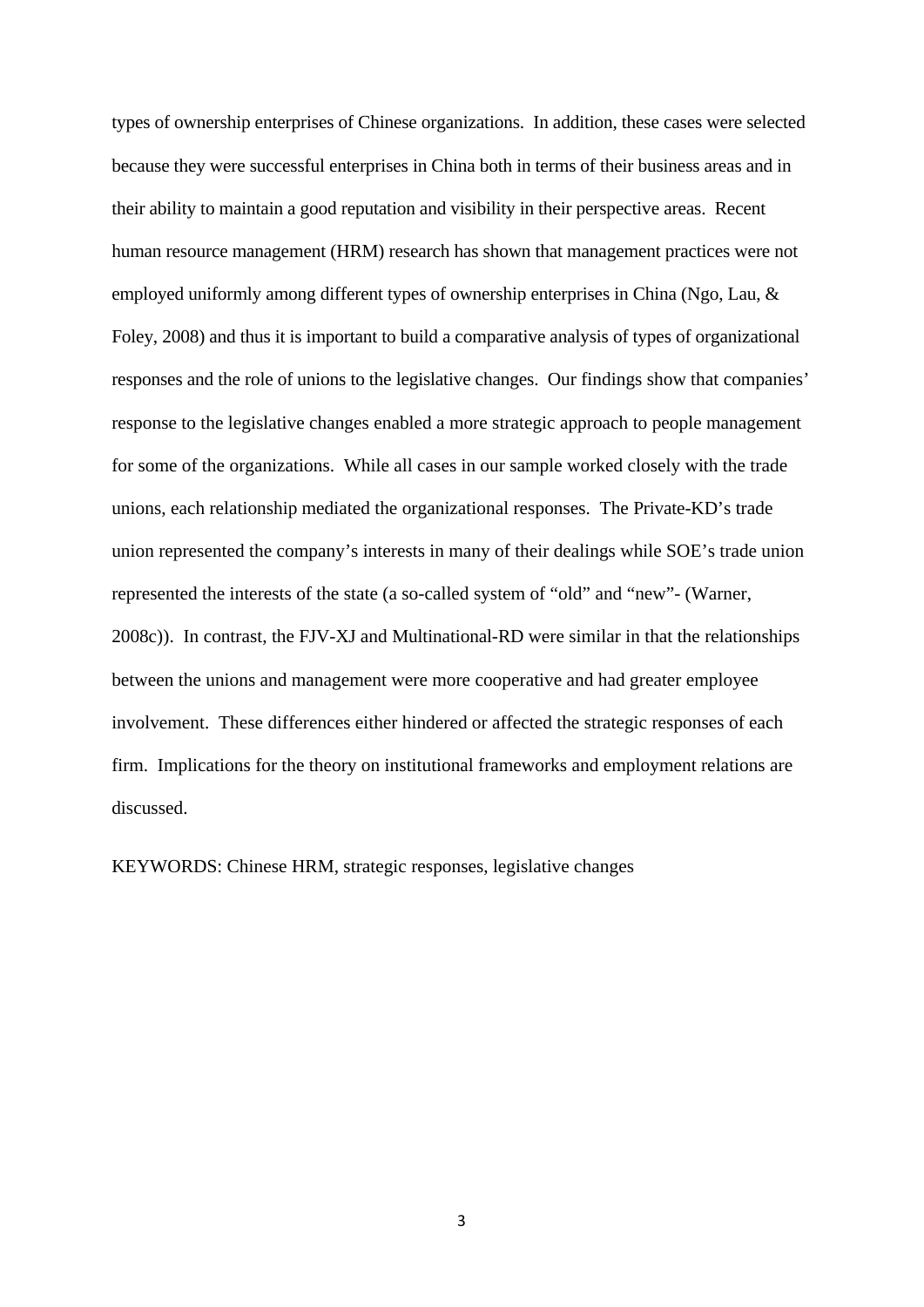#### **INTRODUCTION**

"Chinese theory and practice of people-management has progressed since the economic reforms were initiated close to three decades ago, perhaps supporting the conjecture that people-management in China has moved further along the road than what we might have conceded a decade ago, to what we might now call 'bounded convergence'". (Warner, 2008b, p. 795). The evolution and continued legislative changes of Chinese employment relations and people management continues to push the boundaries of this convergence and instill a sense of emergent theoretical underpinnings for our understanding of employment relations, not only in PRC, but for the world.

 Employment law in PRC has undergone significant changes in the past number of years. With the most recent and important changes introduced in early 2008 (China Employment Law 2008), major changes have been made for the management of people and an organization's relations with their employees. This recent development follows on from the significant 2007 Labor Contract Law that has already formed significant changes to the management of people in PRC (Shen, 2007a). From a theoretical and practical viewpoint, PRC is an important context for studying human resource management (HRM), oft criticized for being a western concept (Shenkar, 1994; Zheng & Lamond, 2009; Zhu, Thomson, & De Cieri, 2008b). The implementation of this law sees the Chinese government put in place a new set of regulations designed to address increasing labor unrest and problems with employment relations in China. These problems (including employer abuse of employee rights and worker mistreatment) have had widespread media reports including high profile cases such as the Shanxi slavery scandal (Dibenedetto, 2008). However, common problems such as extended working hours beyond statutory limits without overtime pay, delayed payment of wages, unsafe working conditions, as well as mass layoffs have contributed to major labor unrest and a huge concern for the Chinese Communist Party. The 2007 Labor Contract Law was designed to address these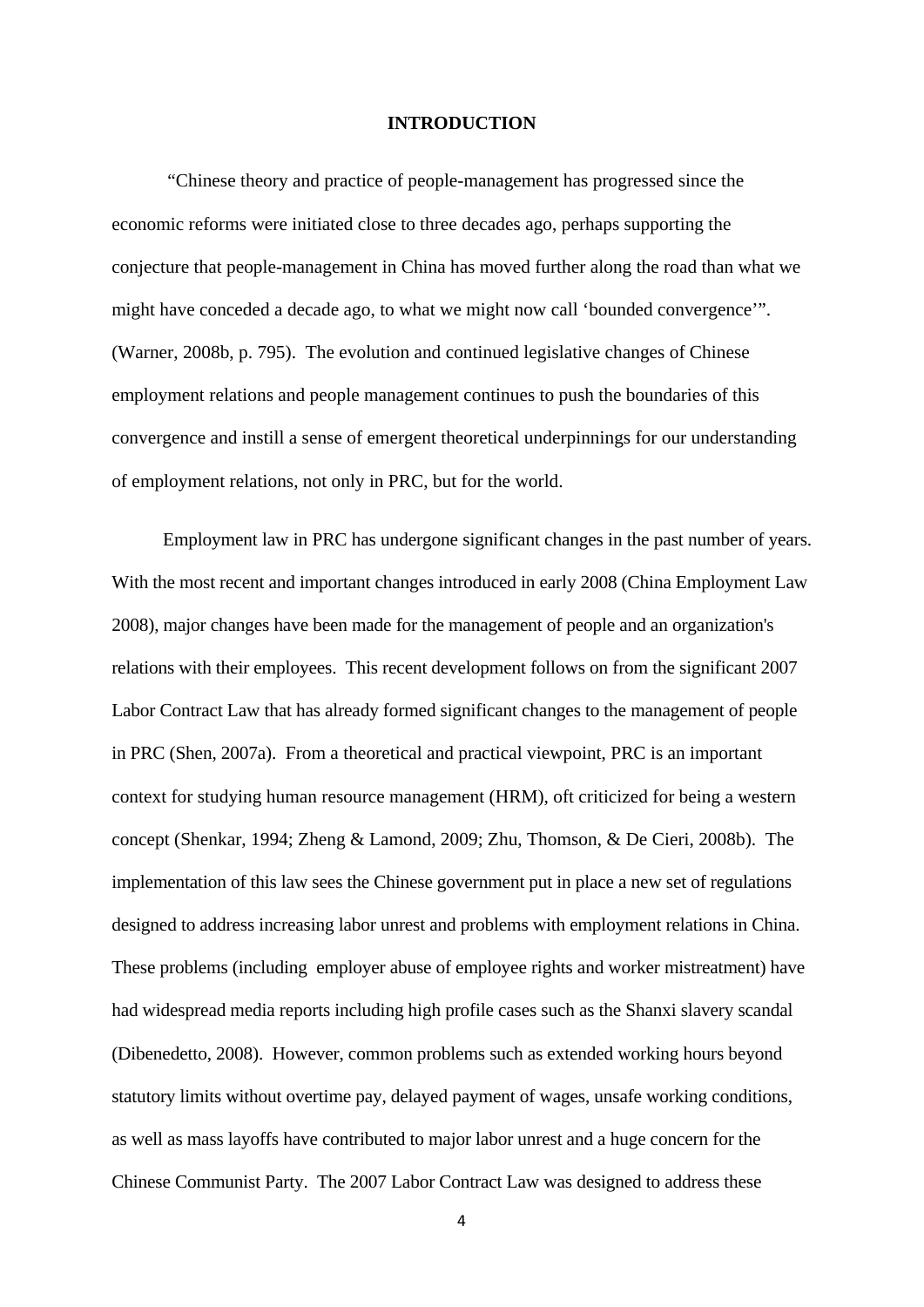concerns and establish reforms for the employment in China. The flow on repercussions of these legislative changes may be significant and may pose challenges for *all* Chinese business including multinationals and foreign companies. These responses to changes in the industrial framework signals a unique and invaluable opportunity to examine the effects of institutional changes on HRM strategy and practices in the Chinese context.

 With the introduction of the New Labor Contract Law 2008, the industrial framework for the Chinese employment environment becomes further mandated through legislation. It provides minimum contractual provisions including high levels of labor protection, probation limitation, non-fixed term of contracts, compulsory holiday pay, social benefits responsibility, severance pay and attempts to increase employee involvement in management by encouraging unionization and collective bargaining, employee participation in HR-related management decisions, union membership on the board and top management team. These changes are expected to affect the management of employees which increase labor protection and employee participation in organizational life in PRC. High levels of labor protection (such as probation limitation, non-fixed term of contract, compulsory holiday pay, social benefits responsibility, severance pay) have been introduced or increased in the new legislation. In addition, higher level of employee involvement in management has been encouraged (such as compulsory unionization and collective bargaining, required employee participation in HR-related management decisions, union membership in the board and top management team). These changes have and will continue to influence and affect the management of people and employment relations for all firms in PRC (Choi, 2008; Shen, 2006). The increased controls and employee participation has significant challenges for employers including higher labor costs, less management autonomy, stronger employee bargaining power, and weaker control of labor mobility (Cafolla, 2009; Chen & Funke, 2009; Froissart, 2006). Added to this, the complex relationships between the local labor bureau (under national guidelines, the Chinese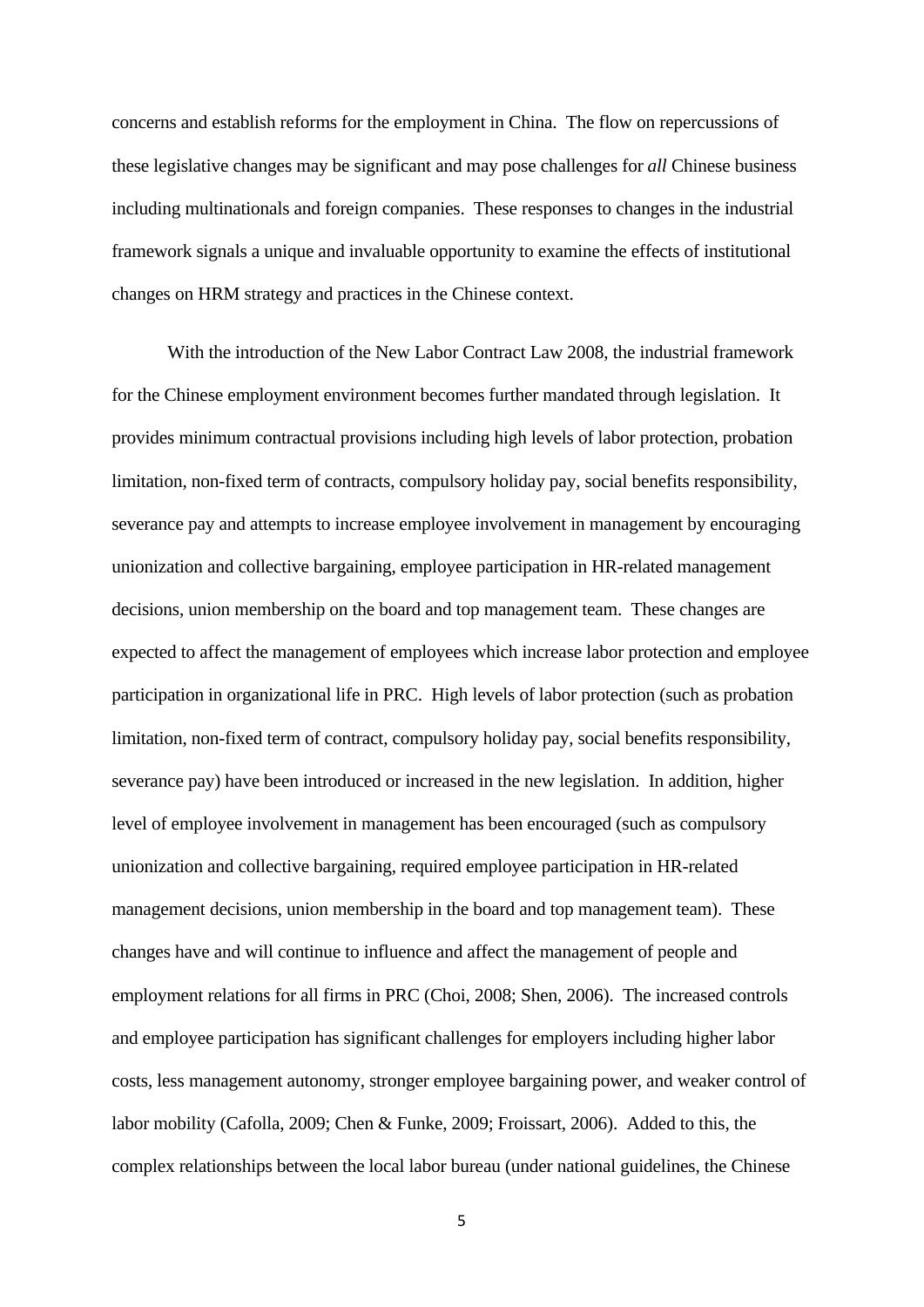Ministry of Human Resources and Social Security requires employers to report labor and employment information to the local labor bureaus within 30 days of hiring new employees or renewing employees' contracts) with employers and the picture of managing a workforce in PRC becomes even more multifarious. These ongoing changes have very significant impacts on the management of people from multiple levels and perspectives (Cutcher-Gershenfeld & Kochan, 2004). This research is focused on the changes these new legislative changes will have on employment relations in PRC. In this study, we attempt to take an in-depth analysis of the organizational structural complexity and decision making process (Peng, Lu, Shenkar, & Wang, 2001; Shenkar, 1994) that cause the different responses to these institutional changes Insights from the responses of these organizations to these institutional changes and internal capabilities will form an understanding of employment in China and the potential benefit for the concept of employment relations with "Chinese characteristics".

## **THEORETICAL FRAMEWORK**

 The differences of the social and institutional framework compared to the rest of the world is thought to be one of the most interesting aspects of employment relations in PRC (Zheng et al., 2009). In attempting to build on impressions of Chinese industrial relations framework, we attempt to delineate the boundaries of changes due to the recent implementation of the Chinese labor law for Chinese organizations. As Warner (2008b) suggests, the closer links of PRC to the global economy and increasing globalization necessitates a reconceptualization of HRM (and the employment relations framework) to one with 'Chinese characteristics'. While recent arguments seem to support the view that a specific models of Chinese HRM is yet to be developed (Zheng et al., 2009), and signs point to a 'hybrid system' in the making (Warner, 2008b; Zhu, Warner, & Rowley, 2007), examining the context to which organizations respond to ongoing changes in the employment relations frameworks allows a greater detailed nuance for the transition of national organizations to systems of employment.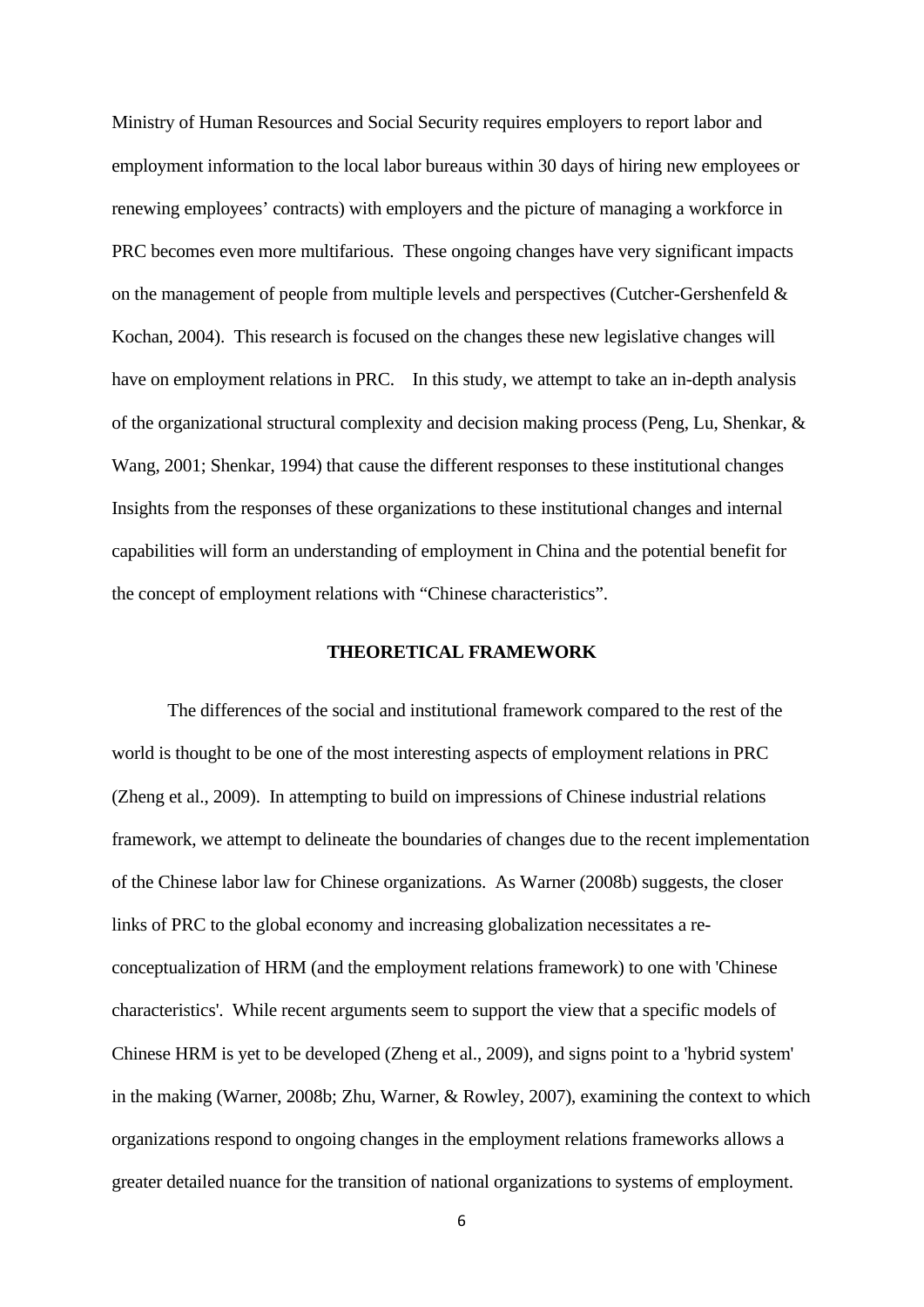As a transitional socialist economy (Warner, Edwards, Polansky, Pucko, & Zhu, 2005), China's reformers reformed its system of people a management incorporating foreign ideas and models by implementing them in a 'Chinese way of doing things' (Warner, 2008c). These models and ideas have frequently come from the US, Japan and Europe in an effort to adapt its system to promote institutional and organizational variables more flexible to economic markets (Warner, 2008b). Subsequently, these historical and institutional changes have had a significant impact on the conceptualization of employment (and its analyses from an outsider perspective).

 The historical and institutional changes that occurred and subsequent management research (see Li & Tsui, 2002; Peng et al., 2001; Zheng et al., 2009 for a review of changes in HRM studies) have highlighted that these changes is of theoretical and practical import (Also see Warner, 1996, 2008a, 2009; Warner et al., 2005 for an in depth analyses of the historical and institutional changes in PRC). Specifically, an examination of the institutional landscape and responses by organizations in China to these changes forms the basis of theory building and model development about Chinese employment relations. As posited by Choi (2008), some comparative studies of China have only partially addressed examining institutional, cultural, economic and workforce variables on labor relations but are still lacking systematic and thorough analysis. He further specifies that these analyses routinely mask idiosyncratic strategic responses and actions due to the tendency to "view the management styles of these enterprises to be almost identical to one another due to a shared cultural heritage" (p. 1932).

 While there is much research on the influence of culture and *guanxi* on management decision making (see for example, Wang & Nicholas, 2007), little is known about what influences management professionals and practitioners in their decision making regarding employment practices (Zheng et al., 2009; Zhu et al., 2008b). The impact of these institutional changes need to move beyond analyses of American and European multinationals in China (Zheng et al., 2009) to examining their impact on Chinese firms (thus creating a 'truer'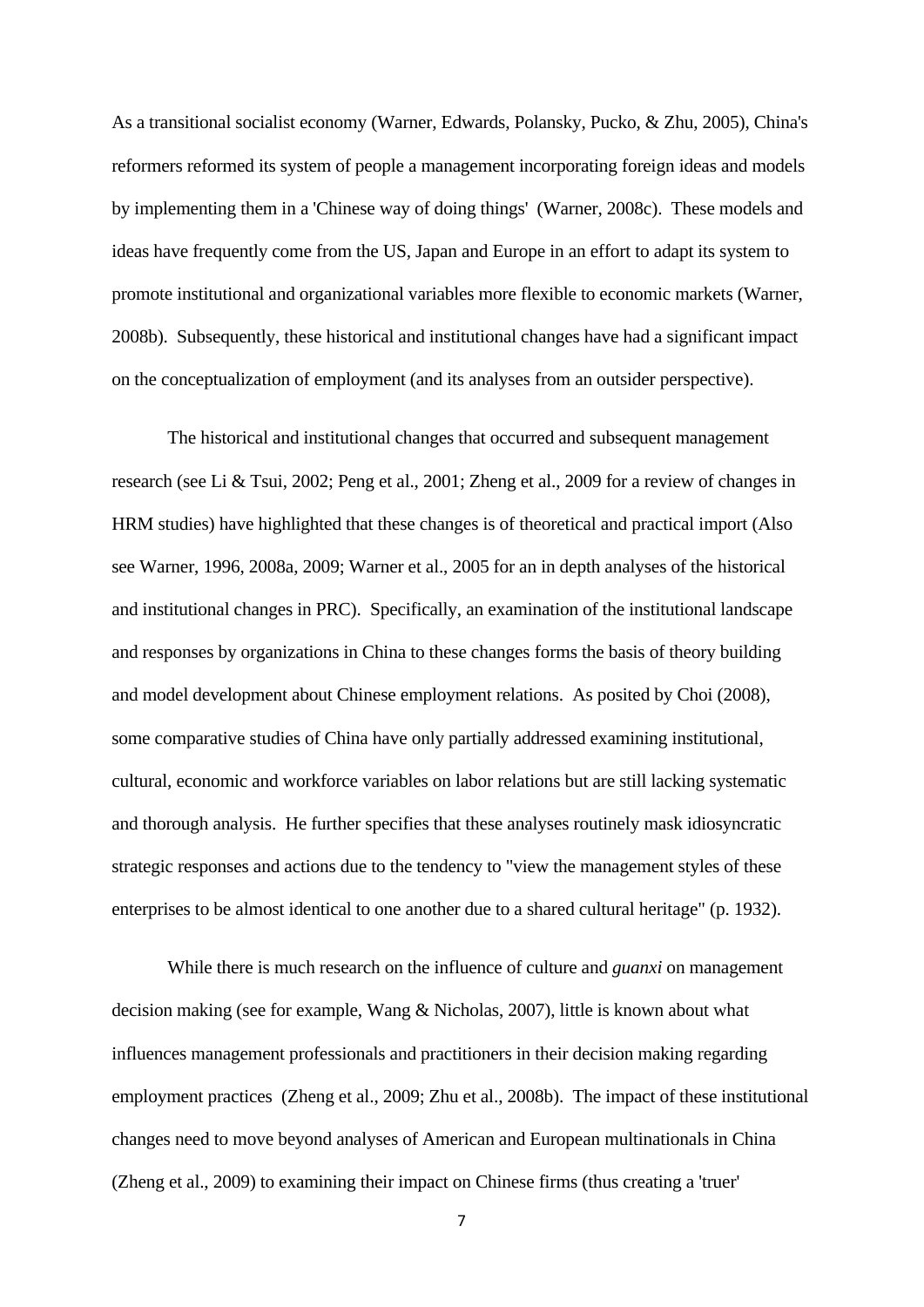perspective on Chinese management). Many in the popular press (Anonymous, 2009; Brown & Wei, 2009; Cafolla, 2009; Choi, 2008; Warner, 1996) have already expressed the difficulties and tensions particularly on firms' ability to compete in the wider marketplace sparking an impetus for practical solutions and best practice approaches to managing people in PRC. It is hoped that understanding the rationales and the emergent processes for managing the employment relations in Chinese organizations will enable practical implications to be forwarded. In this paper, we focus on the changing employment relations framework (through the implementation and changes in the legislative framework) and the responses to these changes on the management of people (with a focus on ER/HRM policies and practices in organizations). With these objectives in mind, we set out to paint the landscape and context of institutional change and reforms in China.

## *Institutional and contextual landscape*

 Embedded in the social and political environments, the institutional environment has tended to influence the decisions and adoption of practices (Ashworth, Boyne, & Delbridge, 2009; Chow, 2004; DiMaggio & Powell, 1983). PRC, owing to its unique and idiosyncratic institutional context and pressures, can be described as a region that is characterized by a highly uncertain environment (Daft, 2007) and unique institutional development (Davies & Walters, 2004; Warner, 1996). An example of this inimitable institutional landscape has been the introduction of labor relations contractual law in 2007 which had been in the making since the 1970s during the economic reforms (Shen, 2007a; Zhu et al., 2008b). In addition, analyses of China's institutional landscape highlights the nature of its transitional economy (Jiuhua Zhu, Cooper, De Cieri, Bruce Thomson, & Zhao, 2008; Le Chien & Truong, 2005; Warner et al., 2005; Ying & Warner, 2005) in which attempts to hinge its development on the global economy have factored much political and legislative interventions to promote institutional and organizational changes in its economic reform. The resulting changes (Warner, 2009) provided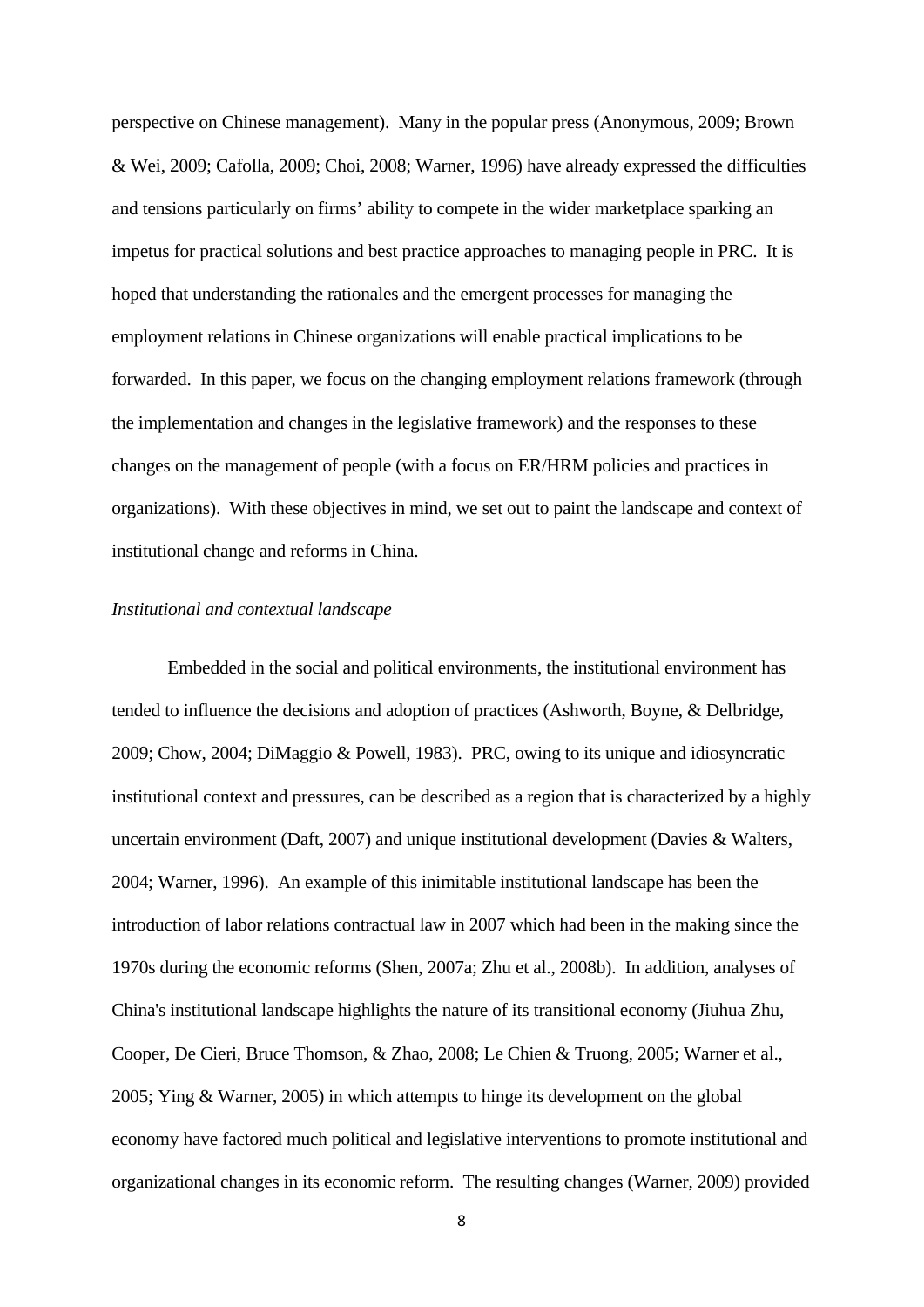impetus in moving forward China's management and organizational system, beginning with its largely inefficient state-owned enterprises (SOEs) (Naughton, 1996, 2006; Zhang, 1996). PRC chose to adapt Western types of management to its own local environmental conditions to implement evolutionary changes looking to its own cultural roots (Warner, 2008b). In choosing an adaptation course of action, PRC has attempted to emphasize its 'Chinese characteristics' attempting to retain its sense of identity and filtering the ideology of modernism and globalization throughout every aspect of its citizens life including non-economic areas. Interestingly, Chinese response to the move towards 'westernized' HRM systems has been described as an adoption of "international norms of rational management, meritocracy, rule of law and adaptation to replace the old system of irrational management, virtuocracy and seniority, rule of man and rigidity" (Wang, 2007, p. 18).

 These changes in the institutional landscape are further complicated by the distinctive employment relations framework in China (Ying et al., 2005; Zhu & Warner, 2004). The employment relations/industrial relations framework in China has been the focus of much empirical studies (see Zheng et al., 2009 for a review of the ER/IR studies). As previously stated, this is largely seen as an interest in the unique and fluid environment of Chinese people management. However, another main reason for the focus was the different role that trade unions play in China. The philosophical and traditional operational role of trade unions has been described as serving the needs of the Chinese Communist Party in implementing its economic reform agenda (Tsang, 1994; Zheng, Morrison, & O'Neill, 2006). Trade unionism in China serves the function of building harmonious work conditions (Warner, 2007) and not as an important influence in employee representation (Brewster, 2007; Brewster, Mayne, & Tregaski, 1995). In contrast to conceptualizations of trade unionism in Europe and the USA (Brewster, 2007; Morley, Brewster, Gunnigle, & Mayrhofer, 2000), trade unions in China have a unique development and function. The working emphasis of trade unions in the past dealt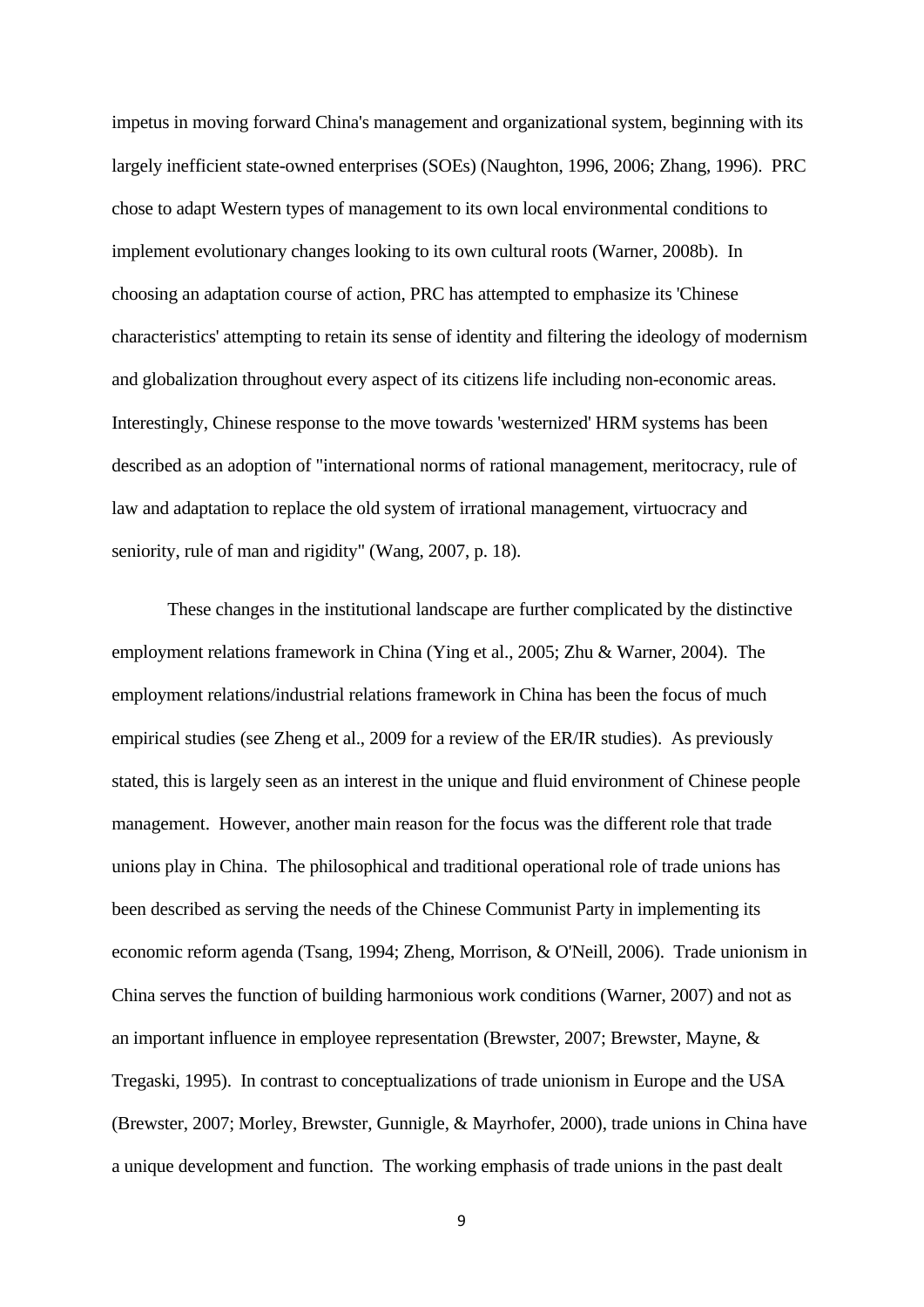with workers' welfare such as hardship subsidies rather than management participation (Wang, 1990; Warner, 1995). Recent trade union legislation has emphasized both the union's obligation to protect worker's interests through social welfare and unemployment benefits, as well as the right to negotiate with enterprises or government representing the workers (Chan, Feng, Redman, & Snape, 2006; Ngai & Smith, 2007). Trade unions are also encouraged to take part in management of enterprises such as planning for enterprises objectives and monitoring the implementation of labor contracts (Björkman & Lu, 2001; Frenkel, 2001). In spite of this, Chinese trade unions are under the leadership of the Chinese Communist party. This dependence is consistent with the Chinese political structure but is radically different to the principles and assumptions of western trade unions. For example, most Chinese trade unions seek to assist the enterprises' management, and act as coordinators and mediators between management and employees. They even help to formalize government policies on a consultative basis. However, as Warner (1995) points out, the effectiveness of trade unions in these tasks depends on how far they can facilitate and promote worker support for Party policies. The function of trade unions is as intermediaries in the tripartite structure of state, enterprise and worker rather than the Anglo-western tripartite structure of union, employer and employee.

 Added to this, the employment relations in China appear to be in the state of flux with much complexity in how people are managed and dealt with in the diversity of enterprises that exist (Cooke, 2005; Shen, 2006). An analysis of the growing violations of workers' rights were attributed to the diversity of ownership, a lack of regulations for human resources management, extended management power over employment relations, inadequate social security, surplus labor supply and weak unions (Shen, 2006). The Chinese government, attempted to achieve social stability through the establishment of a system of protection of workers' rights (culminating in the recent 2009 Labor Law). This system has centered on labor arbitration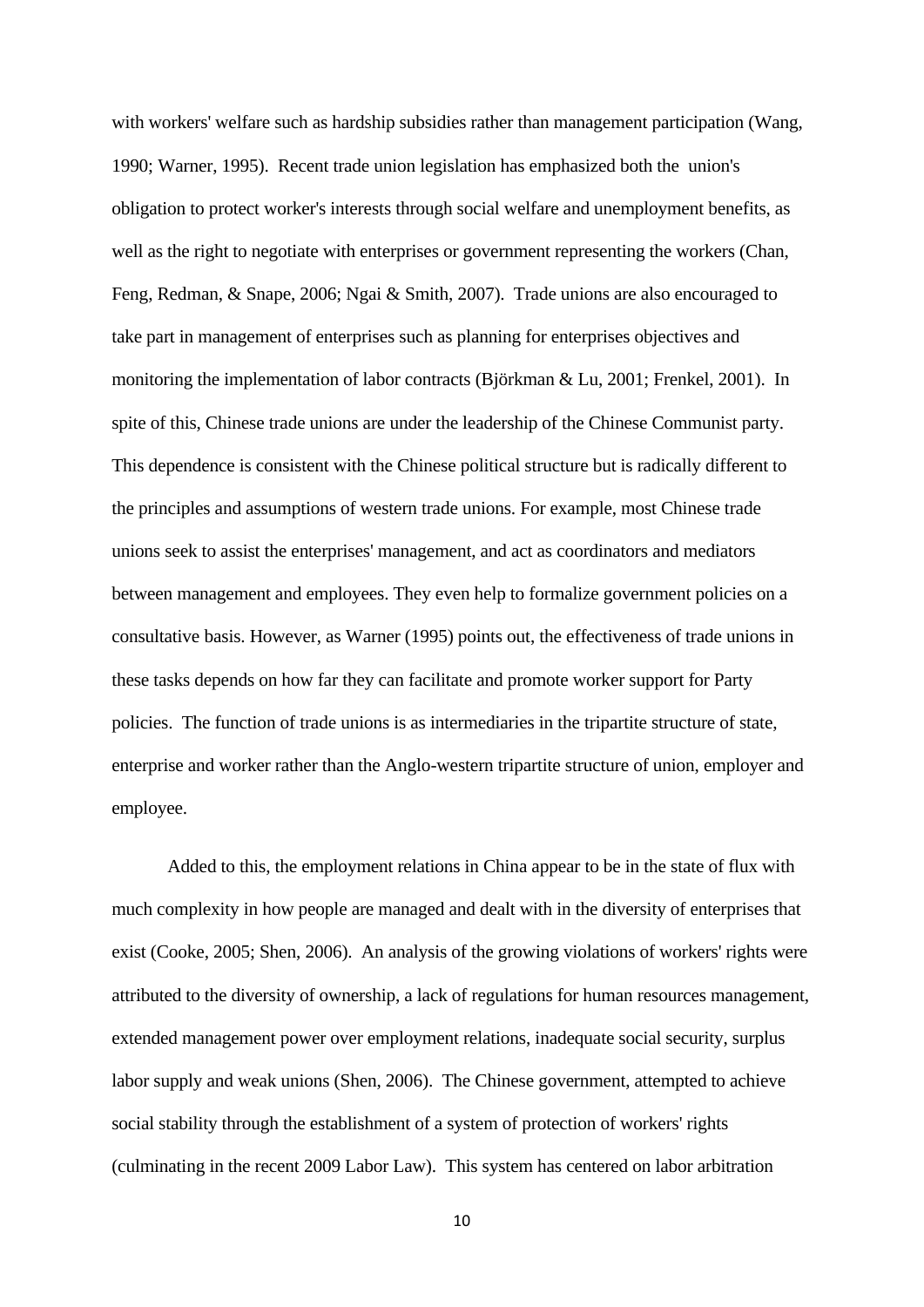including tripartite negotiation, collective (regional) agreements and labor courts. The unbalanced employment relations environment thus, sees unions play no more than a role of mediation, organizing meetings in tripartite negotiation and the local labor bureau or (government) industry bureau play a larger part in influencing industrial relations. Recent developments have seen the emergence of 'rival' regional unions or workers' congresses set up by the union councils to represent workers in their regions although the impact of this is still in its infancy (Shen, 2006). The unbalanced employment relations framework has also been described as 'a double-edged sword' where on the one hand Chinese workers have gained the freedom to change employment and be self-employed; while on the other hand, "Chinese workers are disadvantaged in comparison to employers over employment relations. They do not have bargaining power to negotiate with employers on the contents of the contract, which are largely formalized by government labor administrations" (Shen, 2007b, p. 126).

 China's economic transitions have also had effects on the uneven labor supply-demand market (Dong & Xu, 2009; Fang & Kam Wing, 2009; Ito, 2009; Knight & Yueh, 2009). Certain aspects of China's idiosyncratic institutional landscape promulgated certain features of the labor-supply and demand market including dualism of the labor market (Ito, 2009; Knight et al., 2009), reorganization of the public sector (Dong et al., 2009), and cultural expectations and professional demands(Bin & Wei, 2008; Cooke, 2006; Lee & Warner, 2006; Venter, 2004; Woodhams, Lupton, & Xian, 2009). These numerous factors are thought to be involved in making the labor market complicated, including composite factors such as the *hukou* system that restrict labor movements, the coexistence of inter-regional migration and off-farm job opportunities provided by the local urban sectors and rural industry, and labor market segmentation (Ito, 2009). Moreover, the HRM capability gap among different types of companies (Cooke, 2005; Sumelius, Bjorkman, & Smale, 2008), suggest that the feedback and development of the HRM function in firms may prove to be idiosyncratic and unpredictable in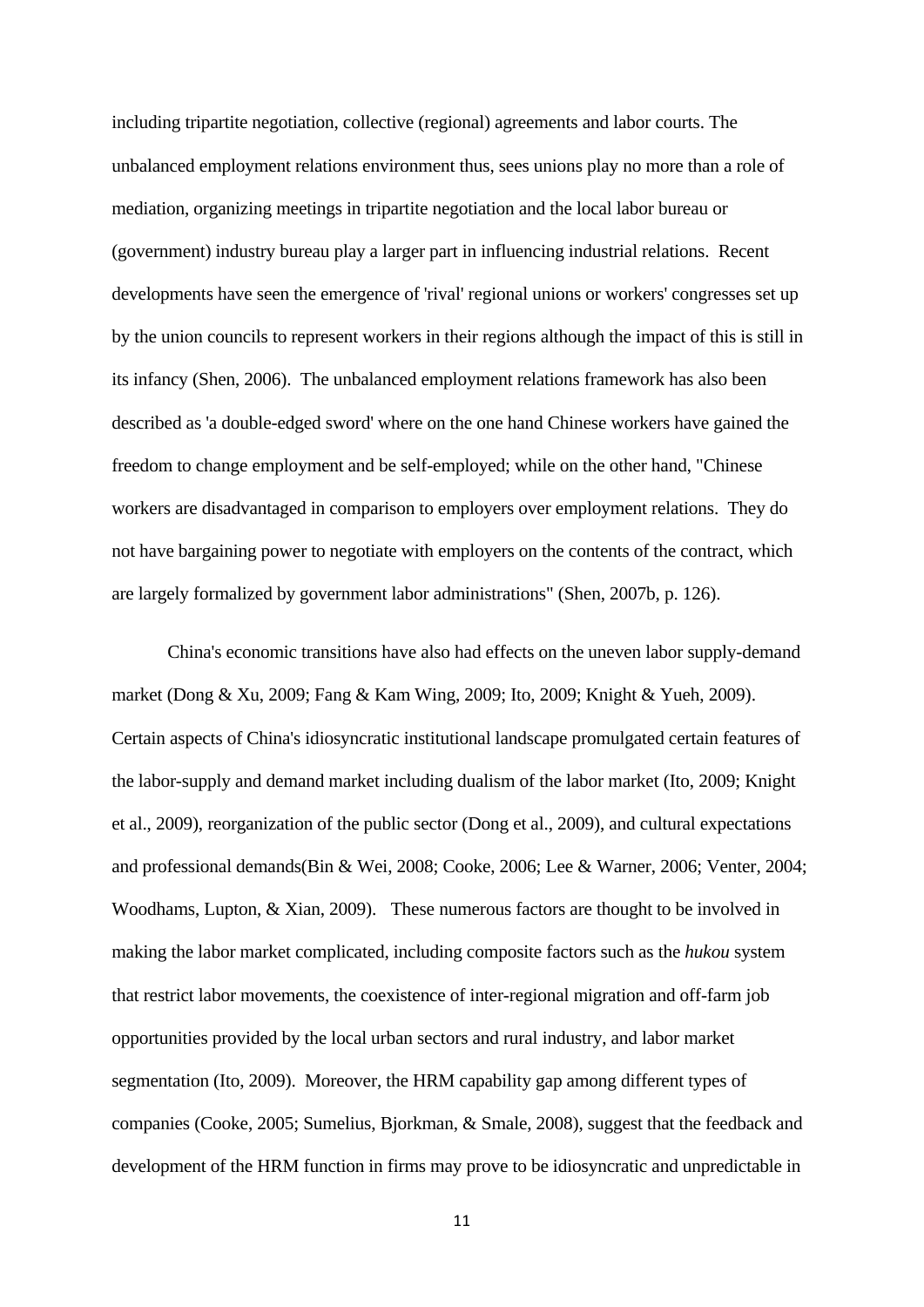this changing institutional and environmental landscape. As a generalization, HRM practices appear to be implemented, formalized and standardized at different rates among different firms (Warner, 2008c). For example, Benson and Zhu (2005) found that implementation of HRM can be minimal (in which there is only lip service to implementing HR practices), transitional (a hybrid implementation of old and new models) or innovative (a move towards a configuration of HR practice). However as Warner (2008c) argues, HRM in China can be seen as a hybrid of old and new systems of people management where "there is often a mixture of different management systems to be found in many enterprises…it is not however, a straightforward matter to pinpoint which particular system is predominant in a particular enterprise in a specific instance" (p. 779).

 Taking into account this continual flux for HRM models in China, there is also evidence to suggest that the recent legislation and move towards labor contract law has increased employee awareness of legal rights (Fang Lee, 2008; Froissart, 2006; Huo & Si, 2001; Jie, 2007; Osigweh & Huo, 1993; Zhang, 2006). The changing social landscape and increased understanding of workers' rights have also sought to undermine traditional responses to people management and ER/HRM in China. In order to move debates and discussion on the conceptualization and function of Chinese ER/HRM, an analysis of these responses and practices are mandated. In the next section we discuss the overall theoretical model that guides our investigation of ER in China.

## *Models of ER/HRM with 'Chinese characteristics'*

 In an effort to delineate the transformations and responses to legislative and institutional changes, we utilize several important reference points in analyzing our empirical data. We highlight two major models that direct the analyses of the institutional landscape on the HR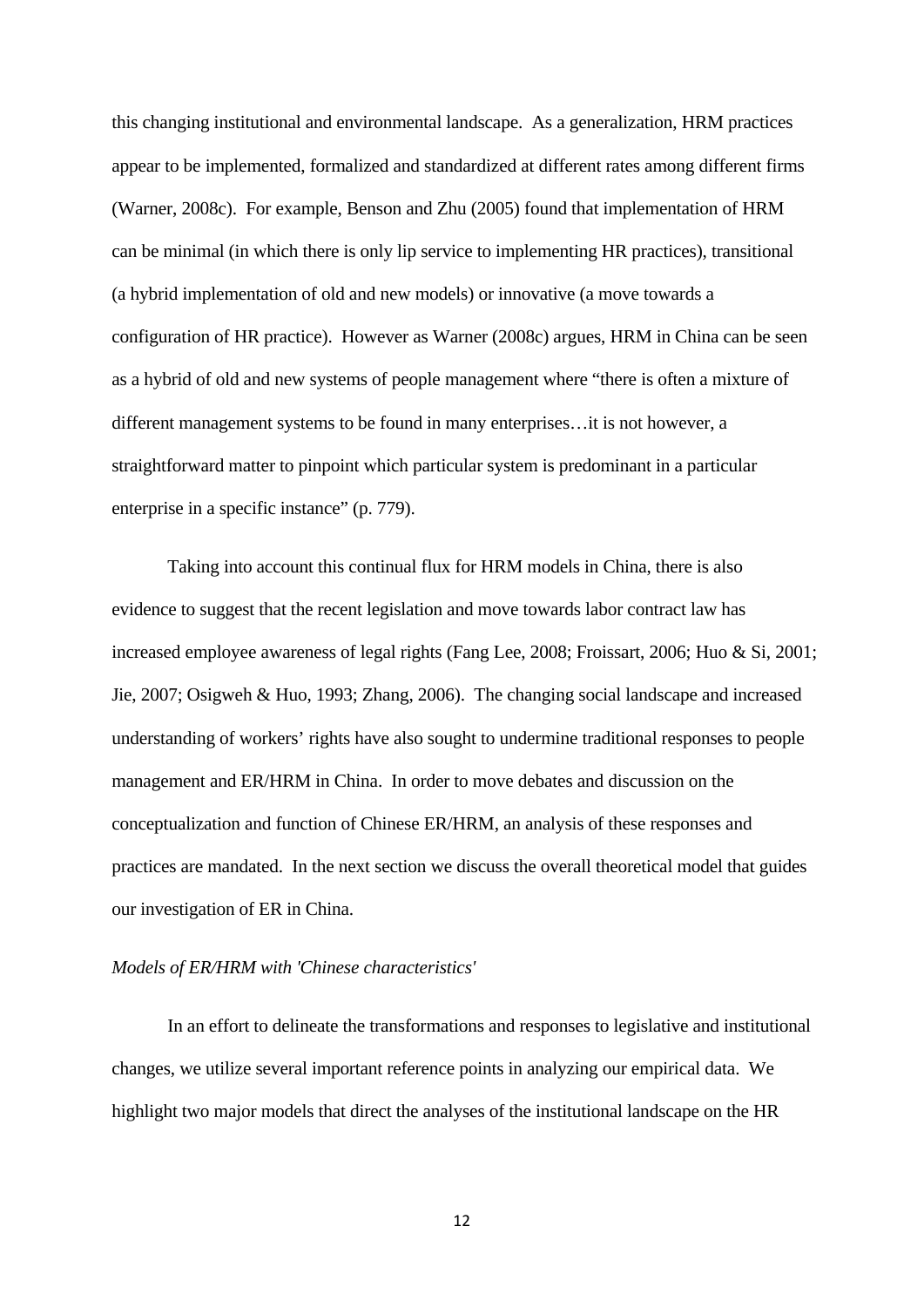strategies and practices in our sample organizations: Dunlop's (1958) industrial relationship system and Kochan, Katz and McKersie's (1992) strategic choice model.

 Dunlop (1958) contended that the industrial relations system was a subsystem of the wider society that exists to resolve economic conflict. The four main elements are: actors, contexts, binding ideology and body of employment rule. According to Dunlop, industrial relations system consists of three agents – management organizations, workers and the ways in which they are organized, and government agencies. These actors and their organizations are located within an environment – defined in terms of technology, labor and product markets, and the distribution of power in wider society as it impacts upon individuals and workplace. Within this environment, actors interact with each other, negotiate and use economic/political power in process of determining rules that constitute the output of the industrial relations system. He proposed that three parties—employers, labor unions, and government- are the key actors in a modern industrial relations system. He also argued that none of these institutions could act in an autonomous or independent fashion. Instead they were shaped, at least to some extent, by their market, technological and political contexts. Dunlop's framework places importance on the triumvirate of government, employees and employers. It also emphasizes the role of the environment, and compliance strategies in the management of people.

 In a different approach, Kochan, Katz, and McKersie (1992) postulate that environmental changes influences organizations to react although the exact nature of this reaction will be ultimately rest in the organizations discretion for choosing how they would respond. Thus their model of strategic choice allows both environmental changes and the choices parties make to be a critical part of the evolution of the employment system in their firms. Their framework builds on a multilevel analysis of union, employer, and government behaviour through analysis on long term strategy and policy making, level of collective bargaining, and personnel policies including workplace factors. Their framework thus is based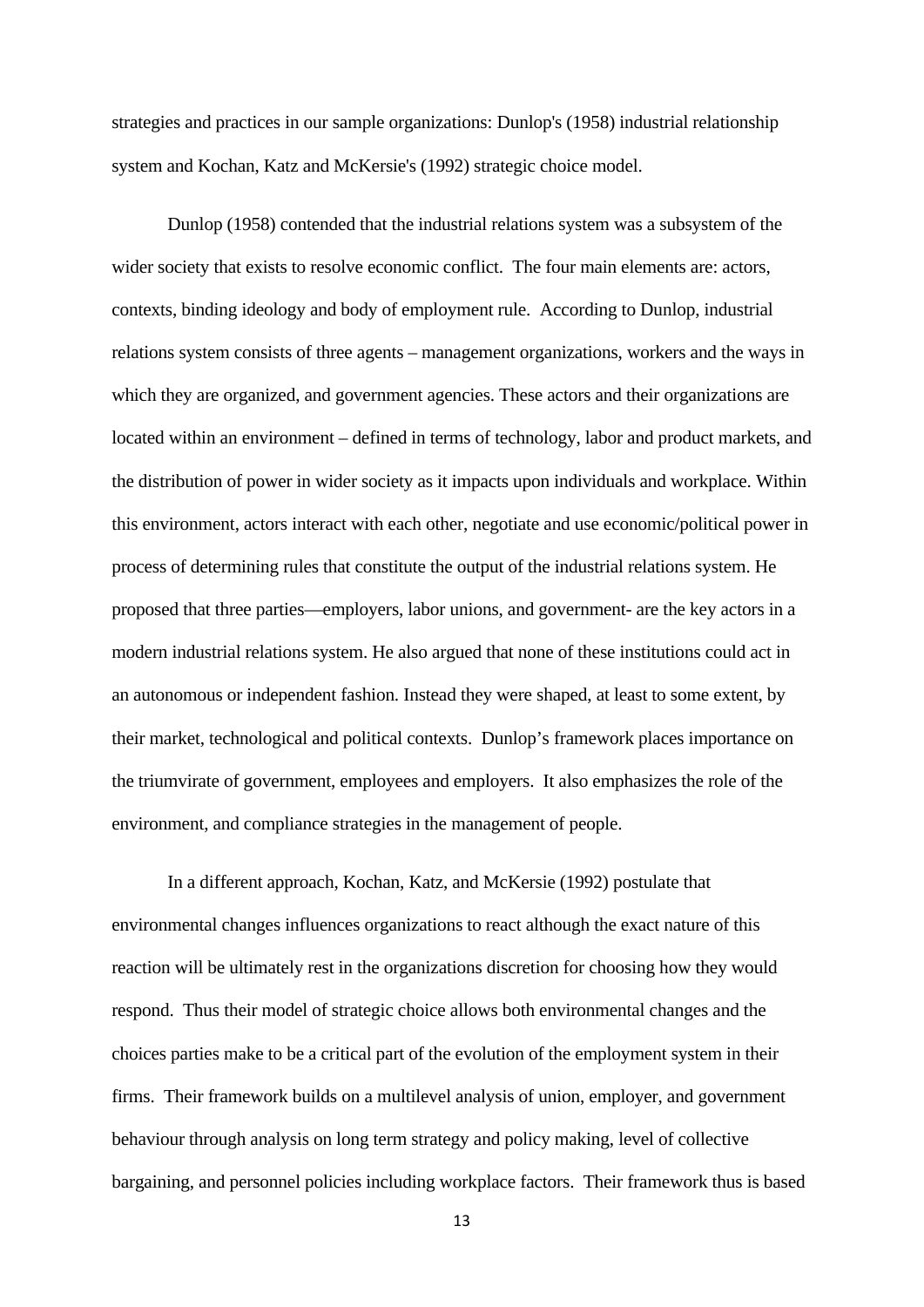on the "key premise that industrial-relations processes and outcomes are determined by a continuously evolving interaction of environmental pressures and organizational responses" (Kochan et al., 1992). While utilizing this framework on the changes in industrial relations in the 1980s in the United States, the framework for examining strategic responses to the legal environment allows a deeper analysis on the emergent properties of ER/HRM in Chinese firms. In contrast to the American legal environment, the Chinese legal environment provides a partnership for employers to cooperate or work with unions (in a unitarist framework, see Brewster, 2007). However, as can be evidenced by prior studies of the Chinese context (Clarke & Pringle, 2009; Fang Lee, 2008; Jie, 2007; Shen, 2006; Warner, 2007), the differing roles of unions (and especially Chinese unions, which have always played a large role) may have differing influences on the shape and model of ER/HRM (Chow, 2004; Ding, Goodall, & Warner, 2002). These empirical differences have important implications for practitioners. As Bloom and Milkovich (1999) note, there is a need to understand both the contextual differences surrounding an organization (at local, national and continental levels) and the strategic portfolios of the organization. However, it remains to be seen with the tighter controls and greater employee rights and welfare, what roles union (often representing the interests of the Chinese government) may play. The advantages of using the strategic choice framework is in its focus on the ties between employers, unions and government as interactive agents in the web of employment relations. In addition, the critical issue of what choices parties make and which choices matter and the contradictions and inconsistencies that may occur at the different levels can provide due theoretical and practical ideas to be put forward.

 Taking into account the above models, we suggest that examining the responses of our cases to the recent labor legislation allows us to examine the context and strategic directions that arise as a response to the context of this study. Warner (2008b) describes the changes in PRC in a model of 'explanatory schema' in which outcomes for management, labor markets,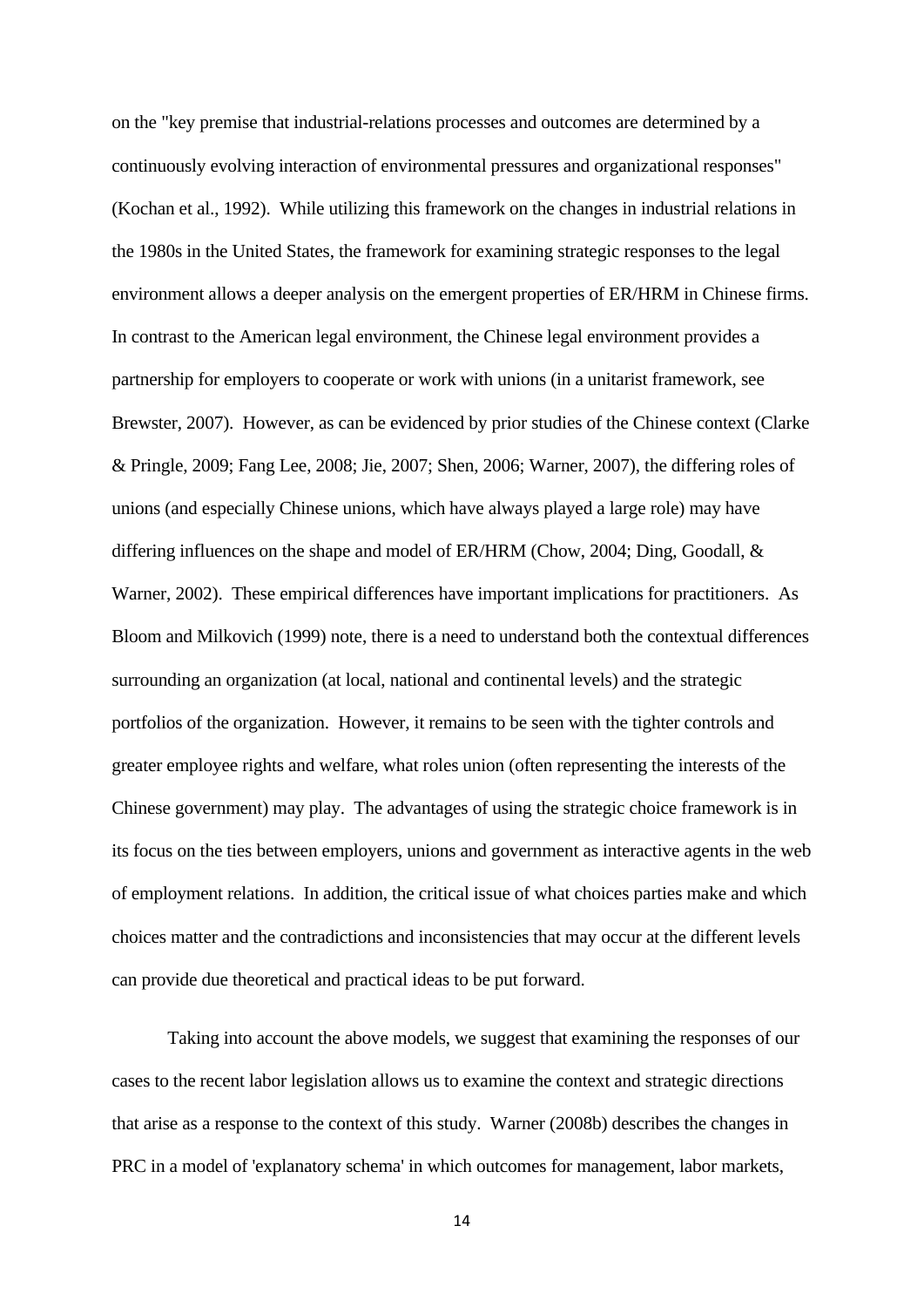employment and HRM is induced by 'core' variables (such as strategic, macro-economic, micro-economic, and organizational) and moderated by 'contextual' variables (such as culture, institutions, politics, and values). His model incorporates an analyses of the exogenous variables that drive the complex variation taking into account Dunlop's (1958) and allows for strategic choice to occur (Cutcher-Gershenfeld et al., 2004; Kochan et al., 1992). So for example, Warner's (2008c) developmental model incorporates analyses of the macro- and micro-economic changes including actors, contexts, binding ideology and body of employment rule (Dunlop, 1958) and the transformation of labor-management relations depends on alignment across workplace, collective bargaining, and strategic levels (Brewster, 2007; Cutcher-Gershenfeld et al., 2004). "The new point of arrival would have the features of a comprehensive HRM system that would be recognizable to an outside expert, as a strategic function carried out in an organization that facilitates the most effective deployment of people and human capital development (that is employees) in order to achieve both its organizational and individual goal in a market context...sometimes we know where this location is with some precision; other times, we know only the pace of change" (Warner, 2008c, p. 774). His review sets out and confirms insight on the employment relations framework with 'Chinese characteristics' particularly around 6 important themes including empirical research, enterprisebased analyses, generalizability/specificity tensions, convergence/divergence of practice, philosophical roots of personnel management/ HRM and lastly, performance. Therefore, while much is known about the context and institutional changes, little theoretical insight has been achieved in responses to the institutional landscape around HR decision making, strategies and practice. We examine propositions from these models that the institutional changes particularly the recent introduction of new labor legislation will impact on the enterprises' ER/HRM philosophy and practices. We also examine the ways in which the difference organizations take different approaches or strategies to respond to the challenges; their reactions in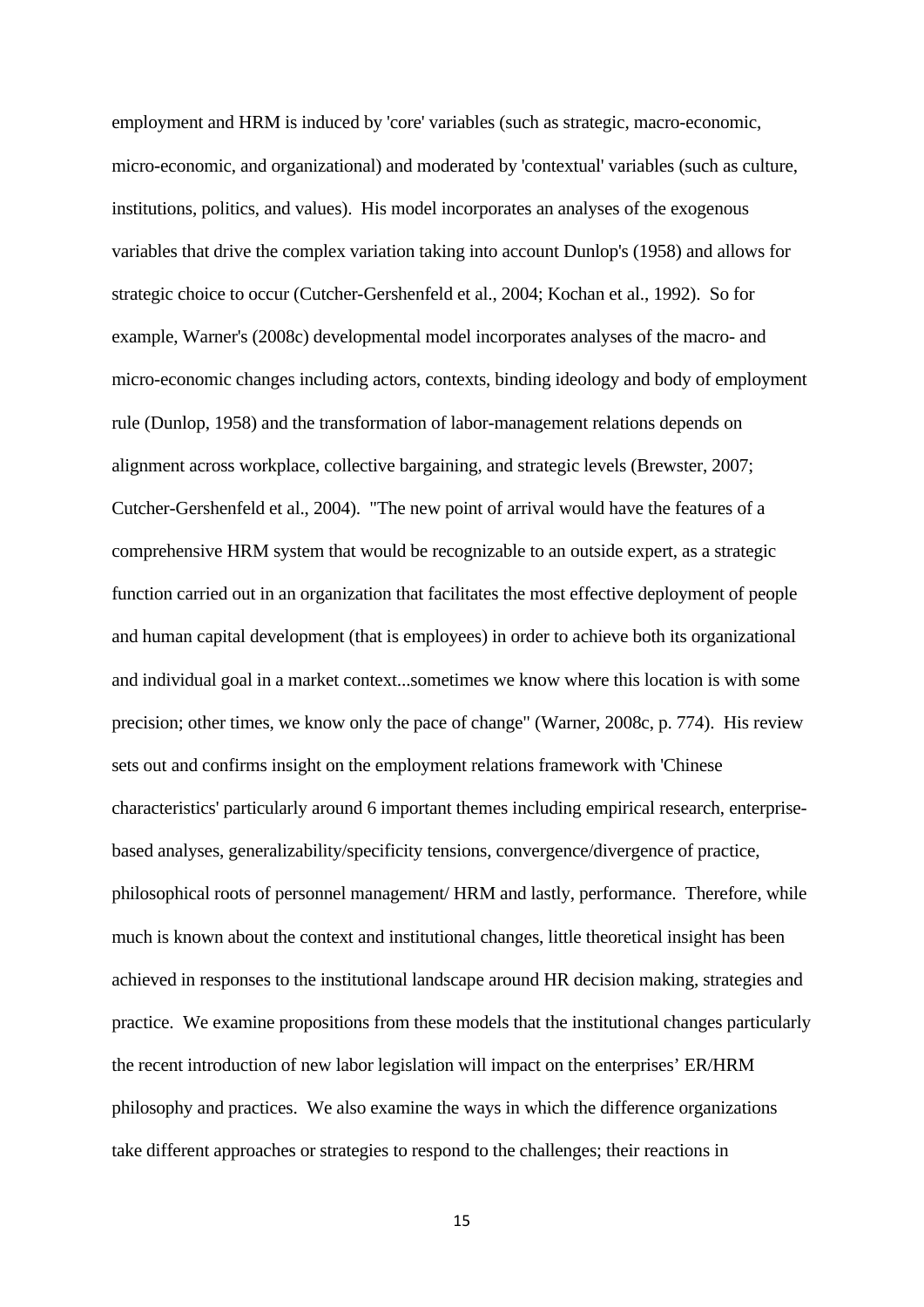implementing these practices; and the relationships with government bodies (such as the local labor bureau), employees, and unions. There are a variety of ways in which these organizations may implement changes in their policies and practices. Enterprises may choose to be more sophisticated on setting up internal employment rules and procedures (Zou & Lansbury, 2009); may choose to implement cooperative employment practices and motivational HRM models for human resource advantage (Poutsma, Hendrickx, & Huijgen, 2003), or even choose minimal labor compliance to set off the labor cost (Cooney, 2007). These strategic issues will be examined in the context of the labor legislative changes and historical context of employment relations in China.

### **RESEARCH METHODS**

 This research conducted an in depth examination of ER/HRM policies and practices within organizations, strategic response, and decision making allowing us to build a picture of HRM and legislative response in China. To that end, we utilize a case study approach over multiple sites to tackle the vagaries of conducting organizational and HRM research in China (Quer et al., 2007; Tsui et al., 2004). Recent research has shown that employment practices were not employed uniformly among different types of ownership enterprises in China (Ngo et al., 2008). Furthermore, their study found differential effects on performance indicating that variable performance from HRM and their practices may be attributed to internal factors such as labor costs and organizational structures (Ngo et al., 2008; Zhu, 2005). In an effort to take into account the variability of people systems within organizations (Warner, 2008c), the research design of this research allowed greater flexibility to understand the decisions making responses of the firms in our sample.

 Case study methodology was chosen for a number of reasons. Firstly, an understanding of employment legislation and their effects on management and employees requires in-depth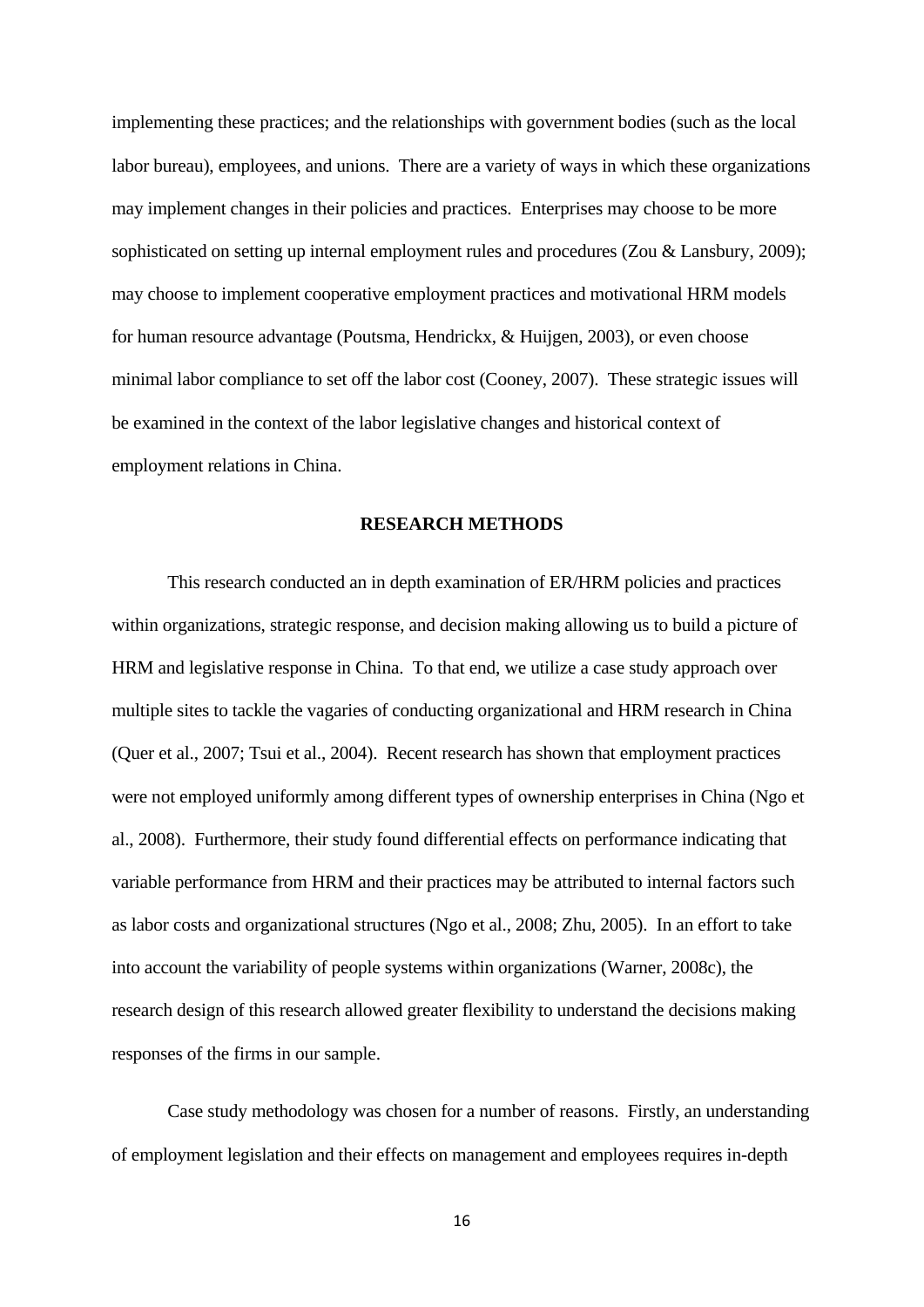understanding of managerial practice in context (Brewster, 2007). In order to explicate how changes in legislation affect managerial philosophies and practices in firms, a detailed examination at different levels of the firm is required. Furthermore, Yin (1994) proposes that the case study is suitable when the researcher is conducting an empirical inquiry that investigates a contemporary phenomenon within its real life context. He suggests that case studies may provide insight when the boundaries between the phenomenon and context are not clearly evident. Dyer and Wilkins (1991) further support the use of the case study approach to highlight constructs by showing its operation in an ongoing social context. Stake (1994) describes this as orienting researchers "to complexities connecting ordinary practice in natural habitats to the abstractions and concerns of diverse academic disciplines" (p. 239). The research design is thus, focused at the individual, organizational and institutional level of analysis. From a theoretical perspective, the models presented above (Dunlop, 1958; Kochan et al., 1992; Warner, 2008c) directed a case study approach examining the institutional employment relations environment and how influences are enacted at the organizational level through managerial agency in changing and emergent ER/HRM systems. This specifies data collection at multi-levels of the organization and integration of an analytical strategy that incorporates the multi-faceted variables in the institutional landscape and the organization. In addition, case study research in China is appropriate due to the difficulties of other research methods such as survey data to be collected.

 For the purposes of this study, interviews (formal interviews were conducted with the members of the top management team, HR department, trade unions, senior staff, and employees), observation, participant observation, written documents (such as annual reports, confidential business reports, formal documentation, and private memos and reports), archival data (publicly available company reports and media reports including reports and company websites), and informal discussions were the chosen methods for collecting information at the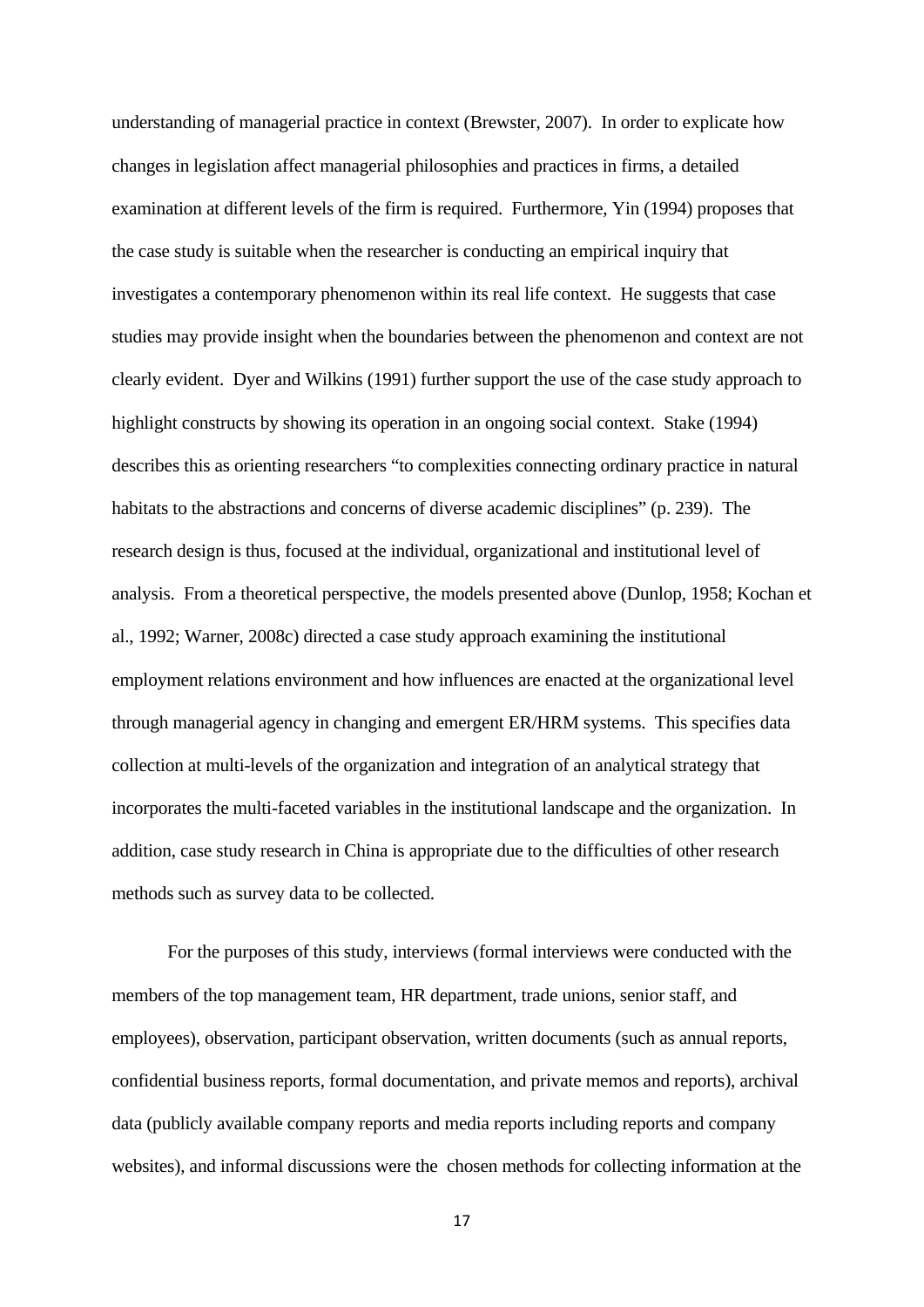case study sites. In addition, archival evidence and triangulation of data with case study evidence were used to explicate the effects of employment legislative changes on the HRM models and practices in these enterprises. The research design was also carried out in the participants' natural language and in their organizational setting. The data collection was conducted by the first researcher who is a Chinese scholar working in the area in China.

 Data analyses were utilized throughout the data collection following the guidelines set forth by Miles and Huberman (1984). Throughout the data collection process, data analysis involved the identification and categorization of the themes from the various data methods presented above (Denzin & Lincoln, 1994). First, interviews were transcribed and coded thematically by highlighting key components and making preliminary notes in order to isolate certain themes and expressions that were reviewed by the informants (Miles & Huberman, 1994). In an effort to preserve the meanings and conceptualizations of the participants and facilitate analyses by the other researchers, the data was then transcribed and coded in English and then translated back to Chinese. On completion of the transcription data process, the data were examined for significant thematic similarities and dissimilarities utilizing within and cross case analytical methods, coded along thematic lines (Yin, 1994). Data analysis also involved iterative processes of data reduction, data display and conclusion/verification. In order to ensure methodological rigor, triangulation of the data were performed to identify and verify points of similarity and difference of the coded themes (Denzin et al., 1994). In order to protect their confidentiality, our cases will only be identified by their ownership type, identification tags, and be designated: Private-KD, SOE-HS, FJV-XJ, and Multinational-RD.

#### **FINDINGS**

 Our findings allow us to build a picture of ER/HRM responses in 4 different Chinese enterprises. Table 1 summarizes the descriptive data of the enterprises we examined. We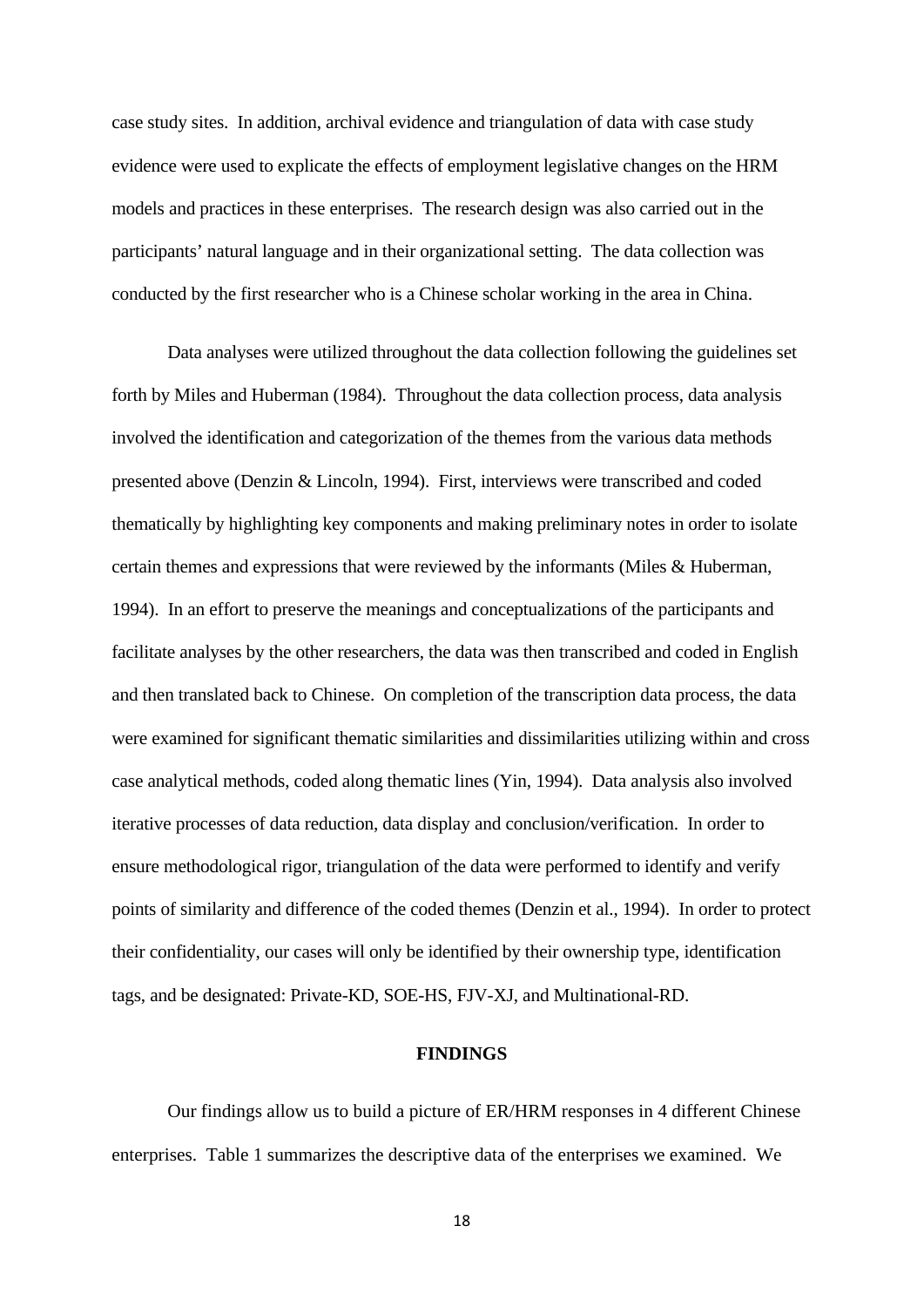begin by describing briefly each case including within-case analysis for the cases before we turn our attention and analysis to the cross-case analysis.

Insert Table 1 Here

----------------------

----------------------

*Private-KD: A privately owned enterprise* 

Private-KD is an environmental protection and bio-energy enterprise based in Hubei province. The enterprise's offers green alternative energy, air pollution control, energy saving and water utilities and its activities include selling and distributing of miscellaneous chemical products, raw coal and providing electricity. It is also engaged in contracting of engineering design, electric power plant construction engineering, and plant construction of coal burning, flue gas desulphurization projects/engineering. Since its founding in 1992, Private-KD has diversified within its industries by first entering the water treatment industry. Its other activities include development of infrastructure projects and real estate; management of water treatment projects; provision of technical service of electric power and new energy environmental protection; and operation of related export and import business. Private-KD is a privately owned Chinese enterprise founded in 1992. It has 3000 employees.

Private-KD has a strong trade union presence. Private-KD established its trade union very early in its inception. The trade union's purpose and function within the company was typical of trade unions in other Chinese companies. The selection of the chairman of the trade union in private companies (in contrast to that of SOEs and FJVs where the chairman is selected by the Communist Party and involved a form of democratic election process) were selected by the company and tended to be people who have had long term employment within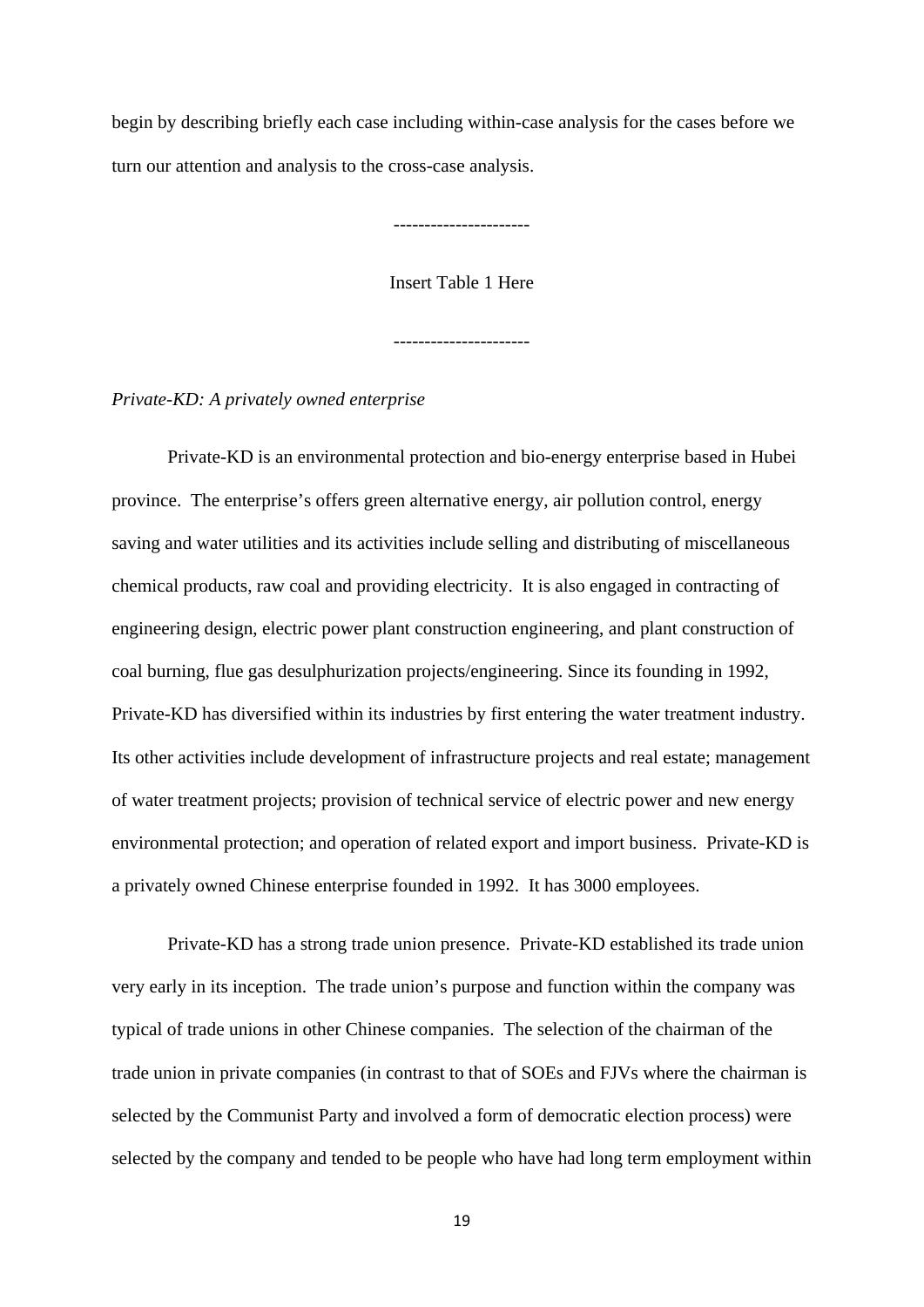the company, and held management's interest in their everyday dealings. This was also reflected in Private-KD. The Chairman of the trade union had worked within the company for over 15 years, was personally selected to the trade union by the current CEO. From personal observations and interviews, the chairman had been with the founder of the company since its early days and was committed to representing the company's interest particularly in labor disputes.

The CEO of Private-KD generally valued the HR within his firm. Private-KD is well known for its strong graduate recruitment program and campus recruitment. It is also well known for its attractive remuneration packages and thus is able to attract employees. However, Private-KD can also be described as a business that has a core-periphery employment (Boxall & Purcell, 2003; Purcell, 1996) structure with an emphasis on employing temporary contractors and utilizing secondments among its various business structures. Prior to the new law, Private-KD had a sizeable contingent of temporary workers. After the law was implemented, Private-KD refused to sign permanent contracts with these temporary workers but instead decided to have these temporary workers sign their employment contracts with temporary staffing agents and then contracting back to Private-KD. In this way, Private-KD avoided increased labor cost and maintained flexibility and autonomy in its internal labor markets. Instead, Private-KD became more scrupulous in its use of long term permanent employment contracts normally issuing them with people who contributed a "higher value" to the company. This reflects what Atkinson (1984) terms the building of the core-periphery workforce. Swart and Kinnie (2001) posit that the required professional qualified employees particularly in knowledge intensive firms (and Private-KD can be considered an industry which required high technical expertise), often have little time for training and development in which the prime need and most rapid response was to acquire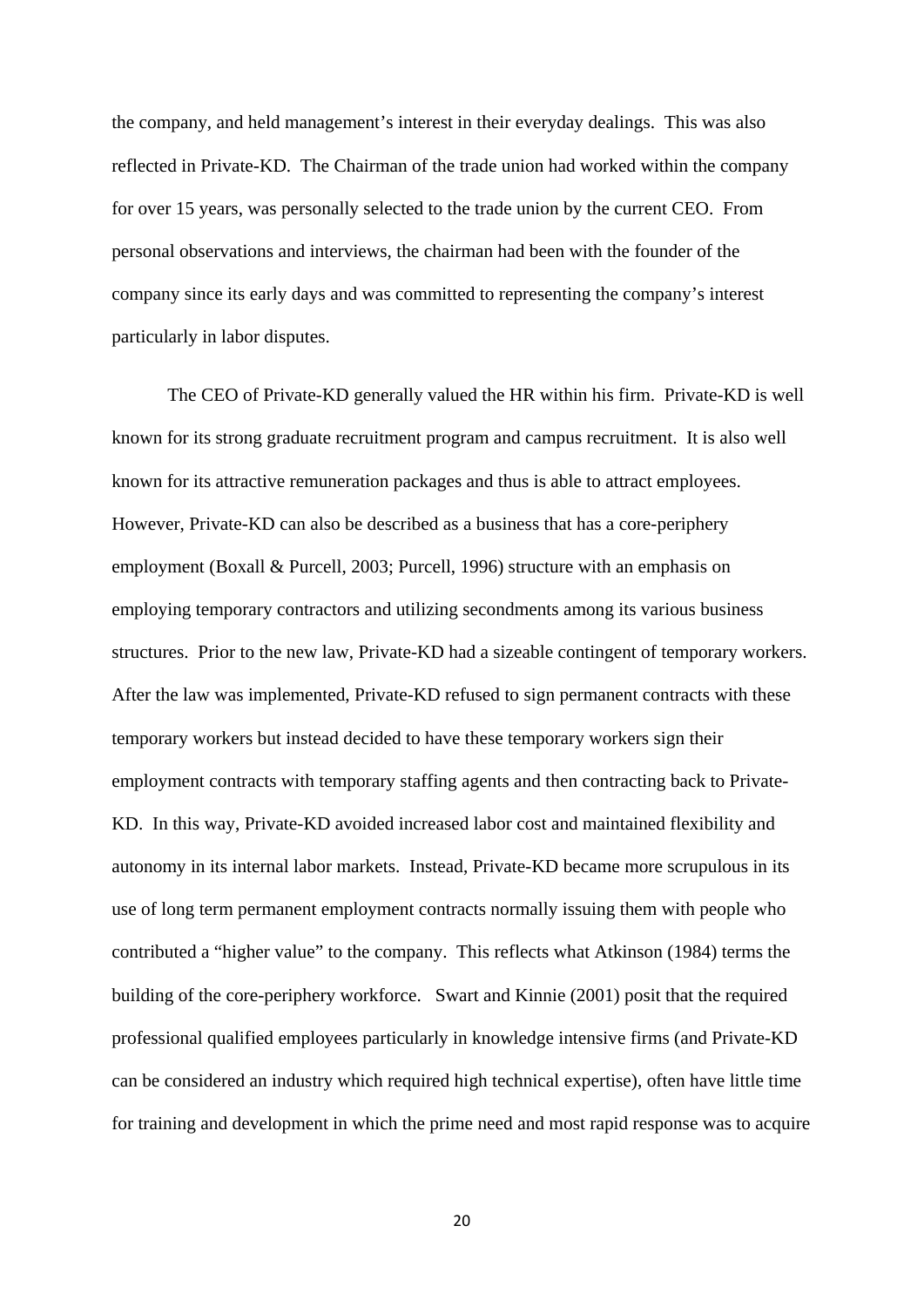these expertise from external labor markets and then to keep them in the firm utilizing a core workforce.

In general, the trade union president felt that the labor contract law had little influence on the trade union. Data collected from interviews with the trade union supported what the president expressed, "as for other work, such as the labor disputes, there is no increase in the workload because our company executed the new labor contract law once it became effective". Prior to the law becoming effective, Private-KD actively sought information and advice from official briefing and consulting agents. They found out that the new labor will put strict rules over contract management including probation, fixed and non-fixed term of contract, and severance pay. In general, the HR vice-president (VP) and HR director expressed that the new legislative environment would put restrictions on the flexibility and management of the contingent workforce. The recent legislative environment forced Private-KD to respond by articulating this core-periphery model whereby they viewed their core workforce required "big plans, such as options and benefits plans in order to motivate employees<sup>1</sup> while at the same time, "the cost of management and communication keeps growing" around maintenance of the periphery workforce. The core-periphery workforce in Private-KD was the result of pressures from the legislation and markets and influenced by the organizational culture and management philosophy of the firm. This uptake of the coreperiphery model appears to suggest what Marsden (1999) describes as employment systems being part of the social and institutional societies in which they are part of.

*SOE-HS: A state owned enterprise* 

 SOE-HS is a chemical enterprise specializing in a range of chemical materials based in Hubei province. SOE-HS currently employs 600 full time employees. SOE-HS began in

<sup>1</sup> HR Director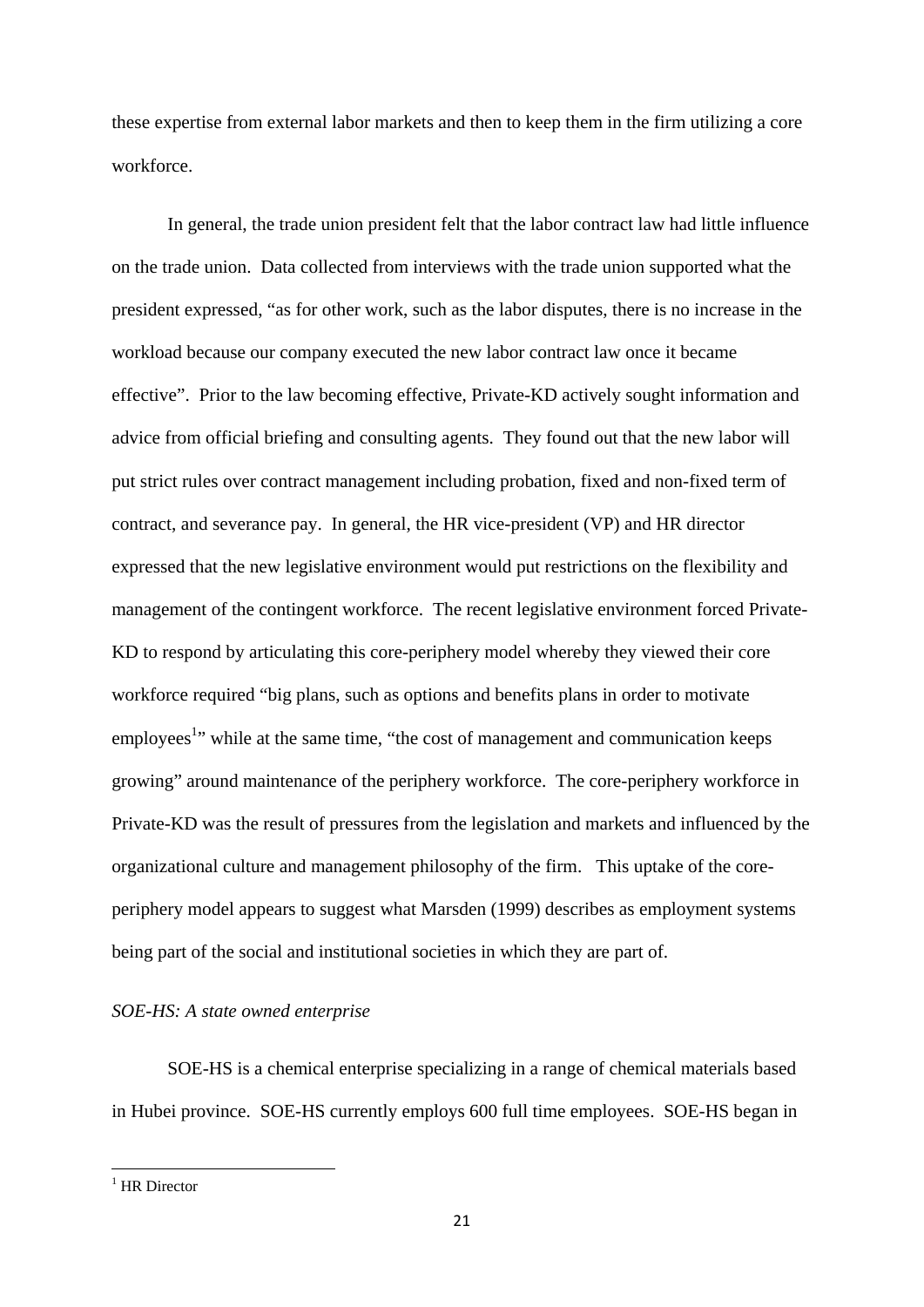2008 as a high technology company originating from a chemical institute which was founded in 1973. SOE-HS activities are in new chemical materials, products, process research and development, technology transfer and training, and related fields of engineering design and construction. As a leading research organization in industry, it has won many national and ministerial-level awards in products technologies and inventions and owns more than 90 national invention patents. After a restructuring throughout the early 2000s, SOE-HS inherited all the assets, patents rights and human resources from its SOE predecessor including its highly qualified technical experts and professional workforce, some of which enjoy special government allowances from the State Council. The company has six R&D centers, including strong financial support from the government and advanced technology management system. SOE-HS has become a catalyst and industrial base for domestic fertilizer, gas purification agent, optical communication, chemical materials. The company has established a sound marketing and service network throughout the country and has the license to import and export; its products have been exported to more than 10 countries in Europe and the Middle East.

 SOE-HS also had a strong trade union presence. However, in contrast to Private-KD, SOE-HS was typical of SOE trade unions in that the union president represented the interests of the Communist Party. In SOE-HS, the union president was also the president of the local Communist Party. In general, SOE-HS's response to the legislative changes was rapid as they were a SOE and were considered an example for the implementation of changes in China. The mandate from the government, the relative position of the company as an SOE, its relatively modern management systems and financial munificence allowed SOE-HS to quickly implement the required changes in its management of people. However, because of the relative strong position of its employees (due to the status of working and being employed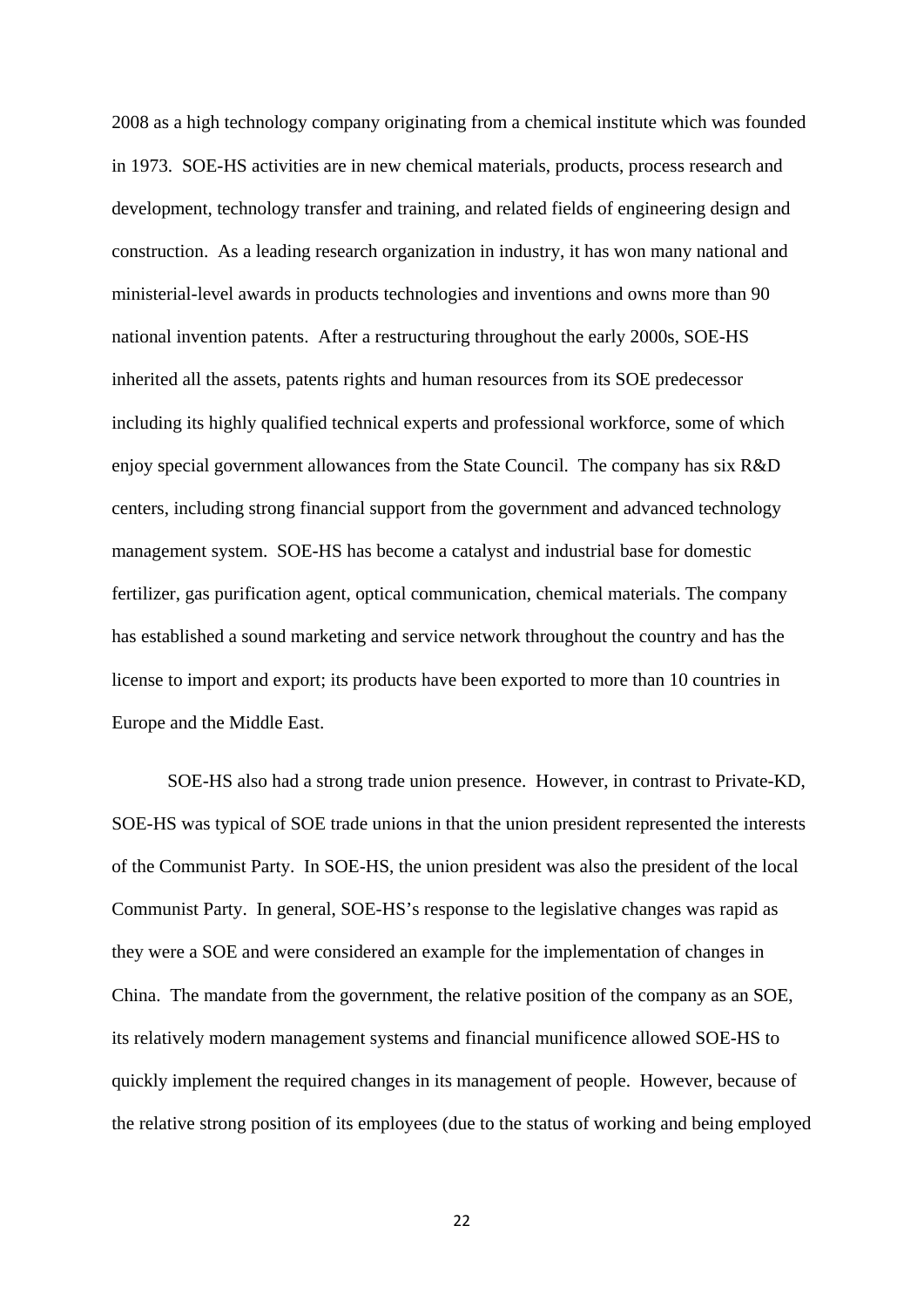in an SOE and stable tenured employment e.g., strict employment quota) and organizational culture, SOE-HS implemented only what was required by the legislative changes.

While the HR VP admitted that the new law greatly increased labor costs, he felt that the legislative changes were positive. He believed that the company needed to improve its management efficiency and effectiveness to be responsive to the market demands of its industry. In actual fact, the company already had a sound contract management system and the changes they had implemented in its HR systems were only minor as it was relatively easy to adjust its systems to the legal requirements. For this firm, there was relatively few changes to its ER/HRM systems and practices. However, interviews with senior managers and employees suggest that while many of the practices already were congruent with the legislative changes, these were professional and institutional organizational norms and expectations for SOEs rather than responses to the institutional environment. For example, practices which were not in line with recent legislative changes were not examined or changed unless they became the subject of labor dispute or conflict suggesting that responses to the institutional environment were reactive. SOE-HS is typical as an SOE in that its employment of people were relatively stable and recruitment and selection processes were well thought out and rigorous. SOE-HS rarely terminated employment contracts and only in extreme cases of severe misconduct of company rules. The active union which generally represented the government also aided and implemented the changes which were ongoing as they were in ongoing consultation and had close links with the legislative environment.

## *FJV-XJ: A foreign joint venture*

 FJV-XJ was founded in 1985 and is a joint venture with a large Europe based multinational. Since beginning as a FJV, FJV-XJ has since grown into one of China's largest joint-venture on the Chinese mainland. FJV-XJ has offices in 28 cities in China with its main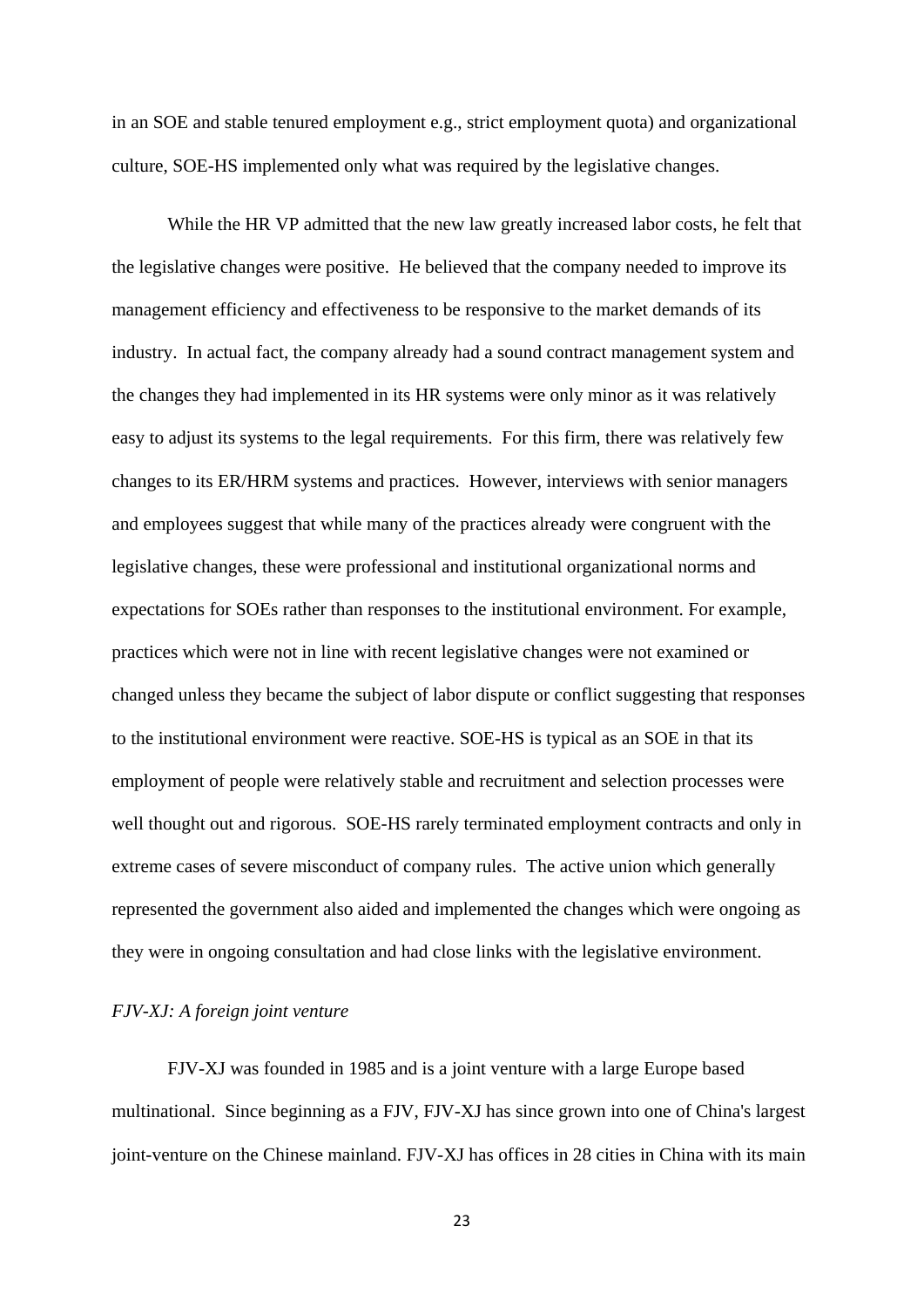production facilities in Shanxi province. FJV-XJ employs more than 3,000 people around China. FJV-XJ is a pharmaceutical enterprise and produces and markets a range of highquality pharmaceutical and chemical products. In addition to its pharmaceutical and chemical products, FJV-XJ also engages in research and development and provides health services and public health education.

 FJV-XJ has an active trade union that represents the interests of both the company and the employees. Its representative includes three full-time officers from the company and members of the Communist party. The trade union in FJV-XJ appears to work cooperatively with management in providing fair employment practices. FJV-XJ also appears to have two different systems for managing its workforce with differentiated hiring practices for its sales and factory staff. It provided more resources and implemented advanced management policies and practices around its sales workforce due to the high turnover of said employees.

 Much like the previous two cases, FJV-XJ espoused good people management and valuing their employees. However, in contrast to the above two cases, FJV-XJ were far more strategic in realizing its people centric practices. The company enjoys a reputation of being good employer in China. It people-centered management philosophy is reflected by its culture and management practice. It sought to provide a good work environment for all employees, better remuneration and employment terms than other similar companies in its industry, recognition programs, training opportunities, and employment security. For example, pay and benefits of the company were often at a higher level than other similar pay in the area. In addition, FJV-XJ has also won awards for being a good employer at the national levels for its work and employment practices. The CEO advocated the value of these awards and the company's proactive people management as the result of the multinational corporate culture and Chinese "welfare philosophies". It has been successful by "integrating Western and Chinese culture".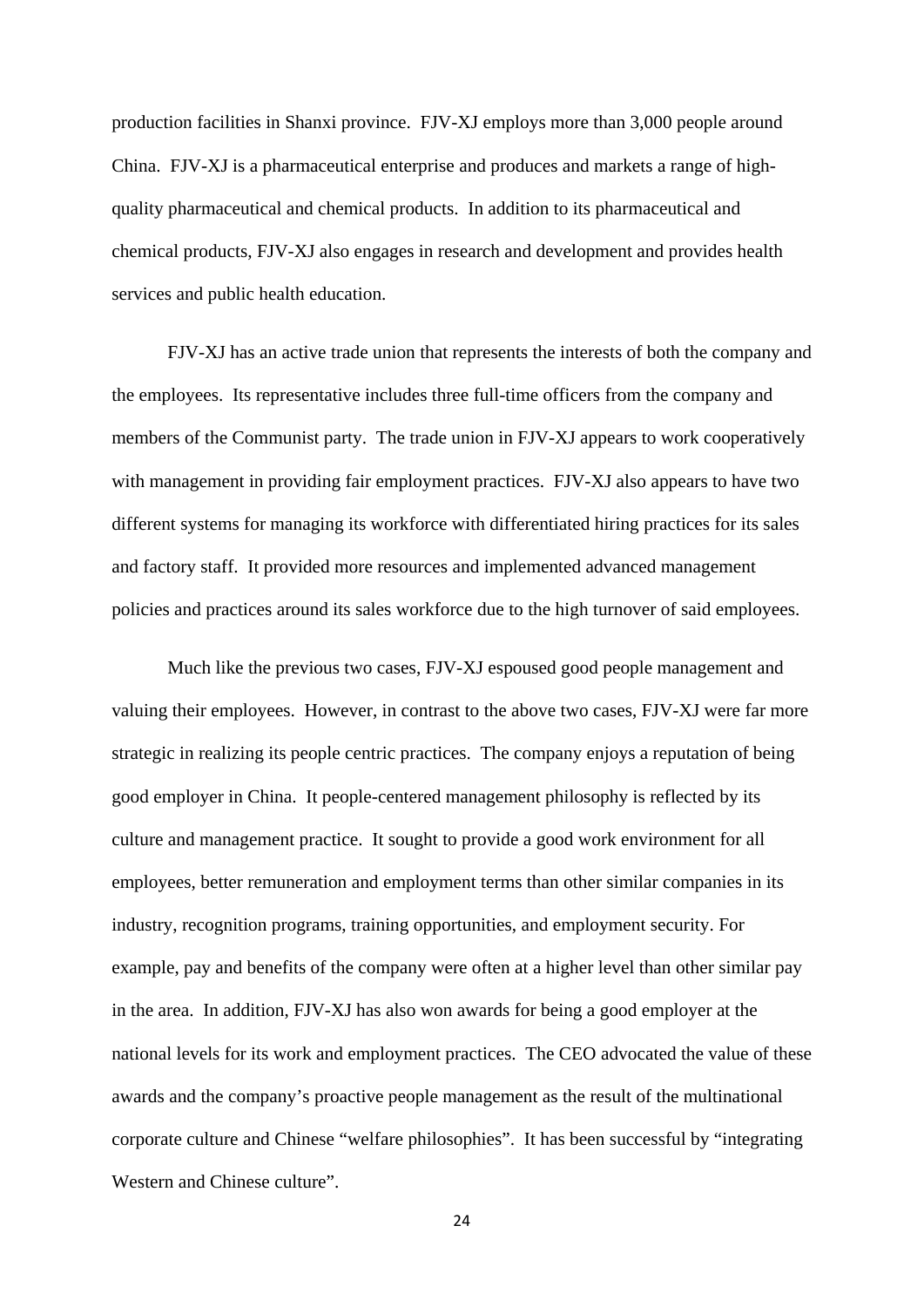The HR manager stated that they "actually welcome the new law" since it provided confirmation and validated that its HR practices especially compensation and benefits and its contract management was above the industrial average. FJV-XJ believed that the new law would provide a fairer competitive field in the market by raising the employment standards for all players in PRC. The union leader also believed that it was more convenient since the law detailed the conditions for how to manage employee departure including how to terminate non-fixed contracts. The union leader believed that this would decrease employment misunderstanding and conflicts.

#### *Multinational-RD: A multinational company*

 Multinational-RD is an international European chemical company operating in China. Multinational-RD began trading in China in the 1970s. Its Chinese operations consists of 17 companies: nine wholly-owned enterprises, six joint ventures, one holding company and one trading company, located in diverse provinces from Zhejiang to Inner Mongolia. It coordinates its overall business in the Asia Pacific Zone (marketing and sales, R&D, manufacturing and investments) and is headquartered in Shanghai. Multinational-RD's R&D center is also based in Shanghai. Its activities include innovative products in the automotive, electronics, home and personal care, oilfield and agricultural formulations fields. Multinational-RD specializes in the production of performance materials, functional chemicals, and chemical and energy services.

 Multinational-RD's trade union works in concert with the HR department of Multinational-RD to bring about changes to its HR systems. Multinational-RD's trade union while representing employee interest also tended to work closely with HR to resolve employee disputes. Multinational-RD maintains a good cooperative relationship between HR and union. In that sense, the trade union in Multinational-RD represented employee interests.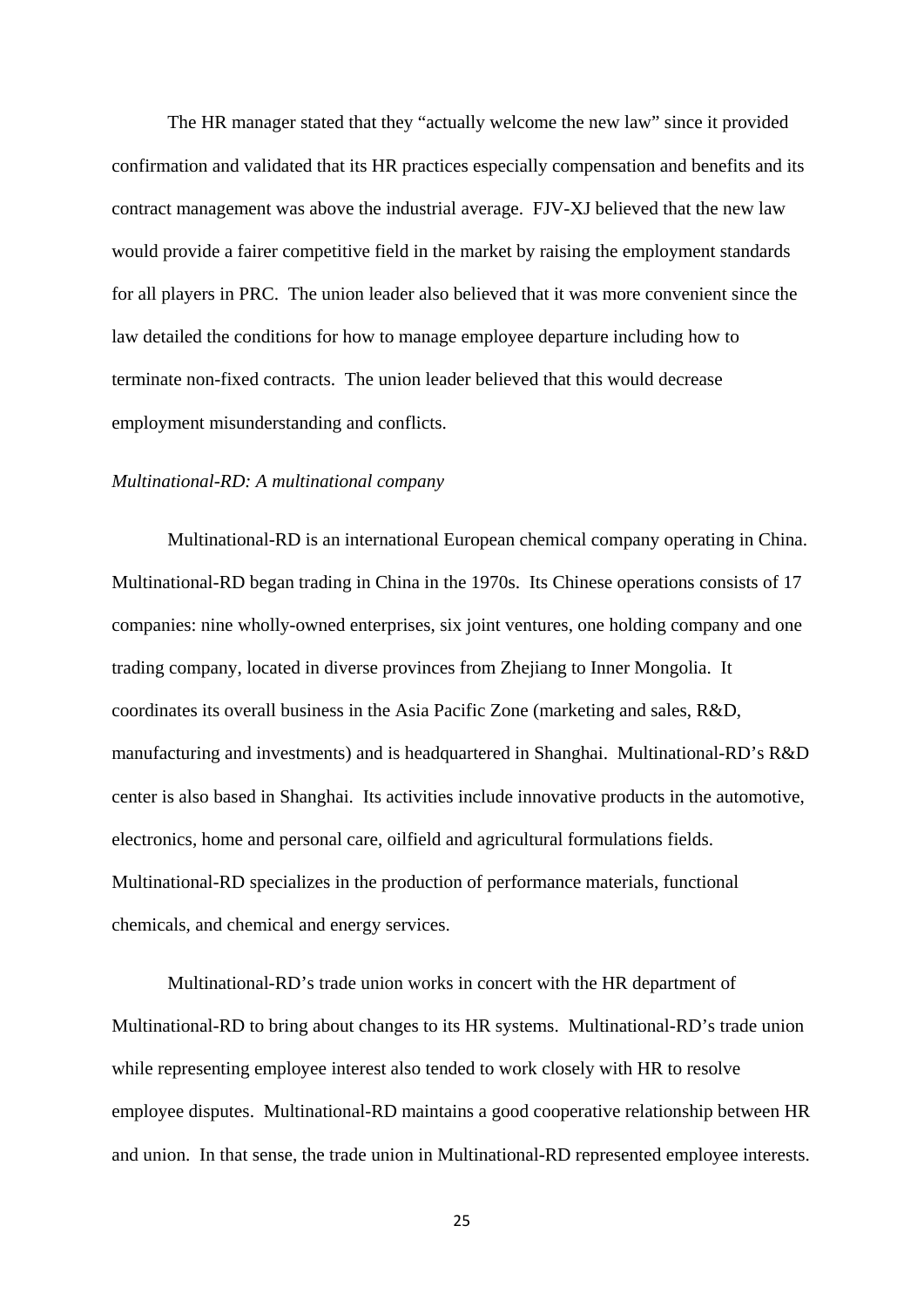The recent changes in the legislative environment sparked the trade union and HR department to work closely together to produce a communication and implementation plan. Multinational-RD was the most proactive among all our cases in implementing and evolving its HR practices to the new legislative environment.

 Multinational-RD approaches its HR systems utilizing a top down approach from its corporate headquarters in Shanghai. It implements a proactive HR planning system that is monitored and proactive in its response to the labor market in China. In recognizes its employees as an important stakeholder in its charter and this is reflected in its employment relations policies by "guaranteeing the social rights and the health and safety of employees<sup>2</sup>". Multinational-RD also has implemented HR systems focused on the training and development of its employees culminating in a charter on corporate social responsibility within the company. We find evidence that the downward integration of HR practices is also managed in Multinational-RD.

 Multinational-RD's HR director was confident of the company managing the new changes brought by Labor Contract Law. The company complies with Chinese legal requirements in every business aspects including the HR practices of its business units. Multinational-RD HR strategy was to be the leading employer in its industry and in terms of its application; it aimed to implement employment conditions that were above the industrial average. Multinational-RD's responses to the important legislative changes were that the changes would allow them to achieve their objectives for better HR practices. In response to the legislative environment, Multinational-RD highlighted and enhanced employee's wages and social benefits, implemented contract with all its staff in China, educated its employees on legislation around leave (sick, annual and public holiday), implemented above industry average pay and overtime, and promoted communication between management and the staff.

<sup>&</sup>lt;sup>2</sup> From the Employee Charter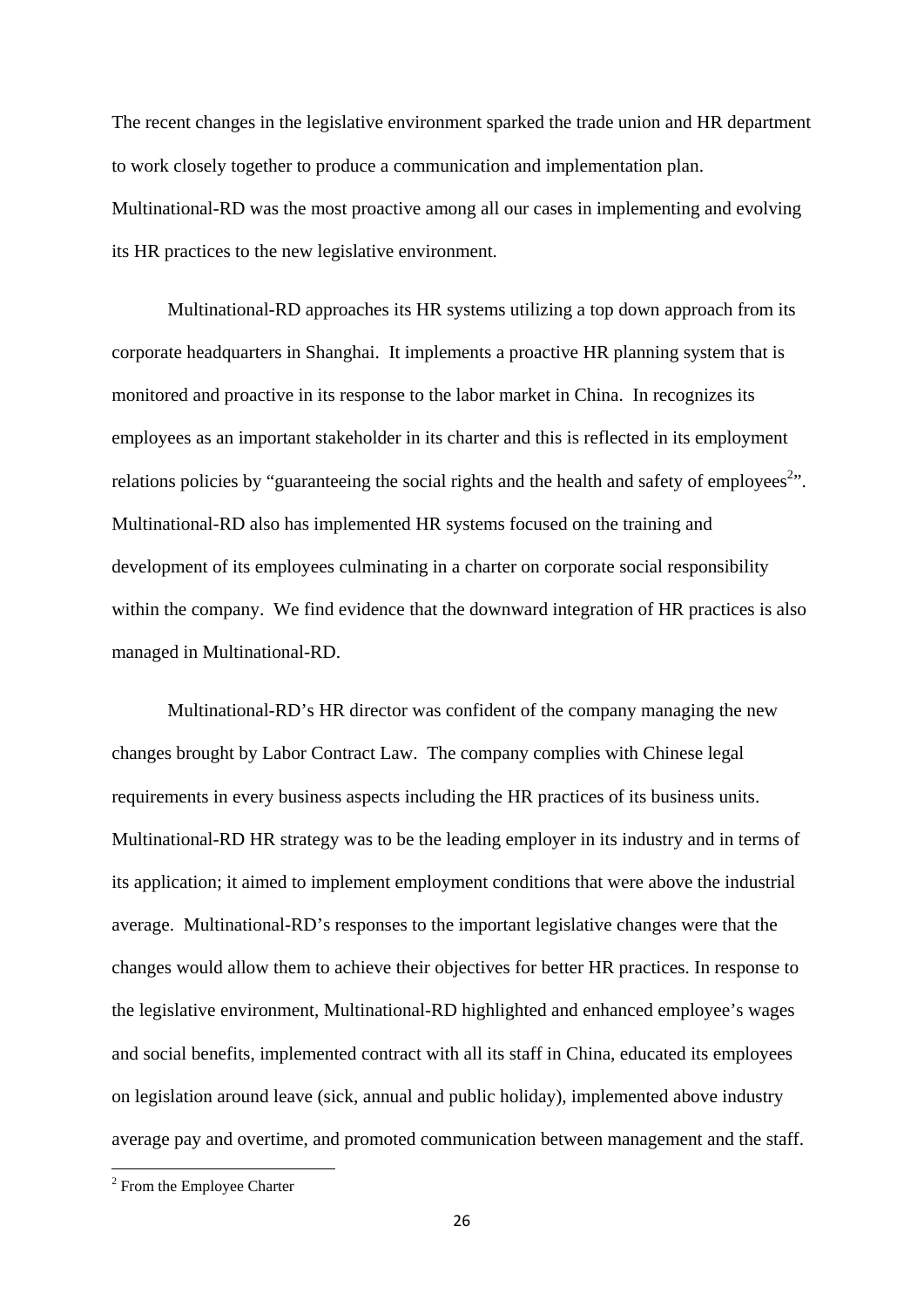In addition, Multinational-RD also implemented a system for labor disputes including involvement of the Local Labor Bureau arbitration or Court system for its employees.

## *Cross-case Analysis*

We summarize the ER/HRM responses, changes and union involvement of our cases in Table 2. Our cross case analysis is focused on their changes in HR practices in response to the legislative environment, strategic responses and decisions of our cases, and the union-HR relationship.

## INSERT TABLE 2 HERE

-------------------------------

-------------------------------

In terms of the reactions and changes of the employment policies and practices in the firms, Private-KD only sought to change their practices to conform to the legislative framework. Due to their use of temporary workers, Private-KD increased their use of outsourcing agents such as recruitment agents in implementing recruitment and selection processes thus allowing them to outsource their learning of the new labor law. In terms of permanent workforce, they restructured their contracts to comply with the legislation (what can be considered 'minimal' (Benson et al., 2005). In addition, changes in their performance criteria were changed in order to comply with the labor law. SOE-HS also changed their contracts and HR practices to comply with the legislation although this was evident prior to the implementation of the law. Because of their close links with the government and role as an SOE, changes to the legislative environment had minimal impact on their management practice aside from implementing a performance system which articulated key performance indicators (KPIs) and providing greater training opportunities to their "high value" and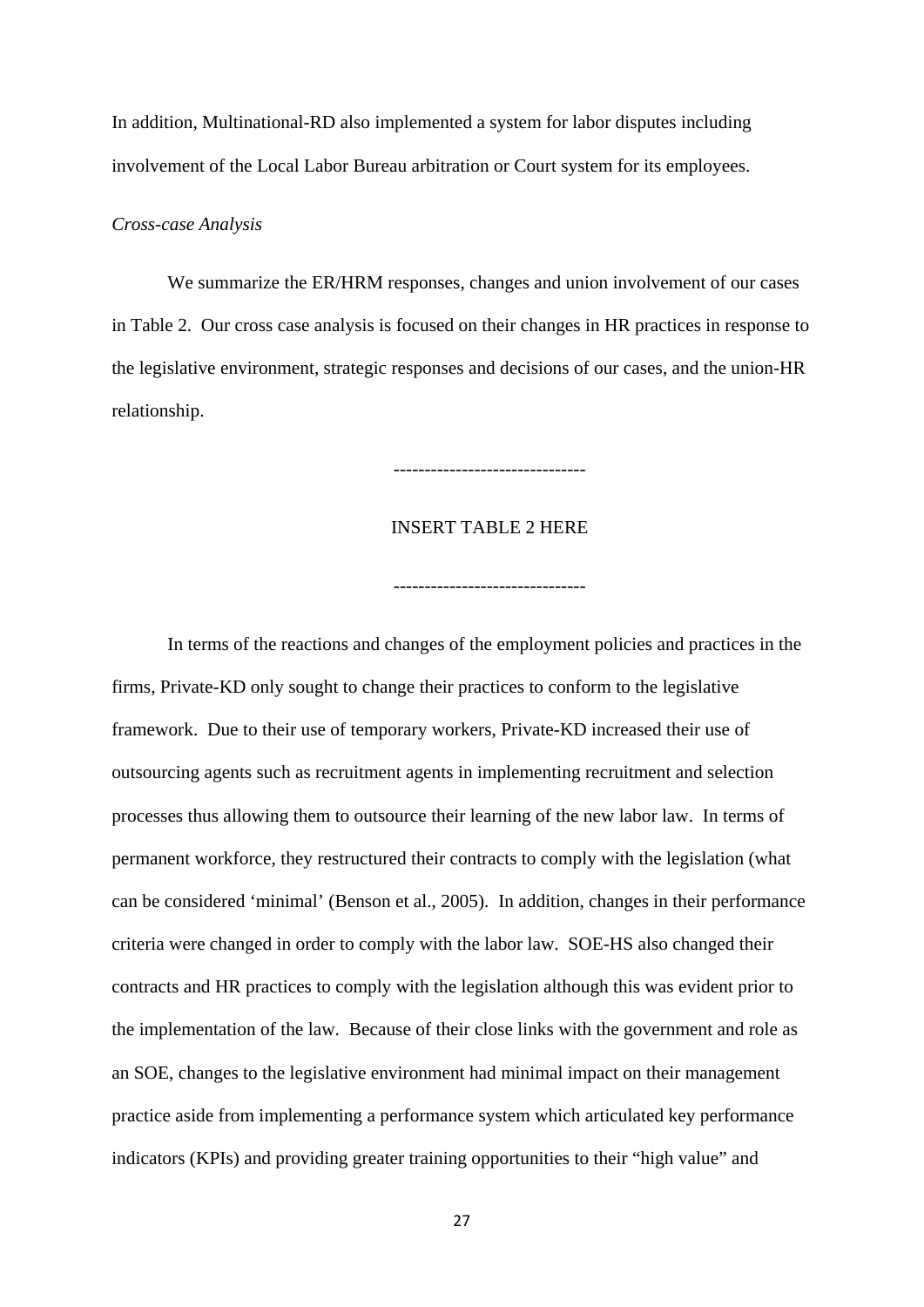performing employees. The adoption of HR practices in SOE-HS is congruent to recent research suggesting that SOEs were much slower in their HR uptake (Ngo et al., 2008; Zheng et al., 2009). As with Private-KD, SOE-HS while implementing many of the legislative framework into their HR practices were lagging in their approach to HR as a result of employment rigidity (e.g., its traditional 'rice bowl' employment traditions of employment limitation and tenure) and greater employee voice (thus, exemplifying the clash of old and new systems of people management- (Warner, 2008c)).

In contrast to the above firms, we find that FJV-XJ and Multinational-RD were further along in their changes to their employment system. As with other findings from other studies (see for example, Warner, 2008c; Wellins, Brandt, Taninecz, & Tong, 2005), Chinese firms with foreign equity structures were more likely to implement HR best practice and "were able to turn these practices into improved HR performance than their state-owned or private counterparts" (Wellins et al., 2005, p. 4). In FJV-XJ, the implementation of changes included investing largely into assessment centers for recruitment of sales staff and the use of "HR best practice" in its recruitment and selection. In addition, FJV-XJ was quick to implement the legislative changes to its corporate culture and values by communicating these changes to its employees and re-writing its employment credo to "respect their dignity and recognize their merit". Multinational-RD went a step further by implementing their HR planning and information technology systems to build a database of employees and incorporating CSR principles into their HR activities (for example, increased pay rates to reflect above average industry standards, HR information systems to update employee information, and increased investment into training and development).

In addition to the changes in HRM policies and practices, we also find the use of trade unions in each case to be idiosyncratic and influential in the responses to the legislative changes. While all cases in our sample worked closely with the trade unions, each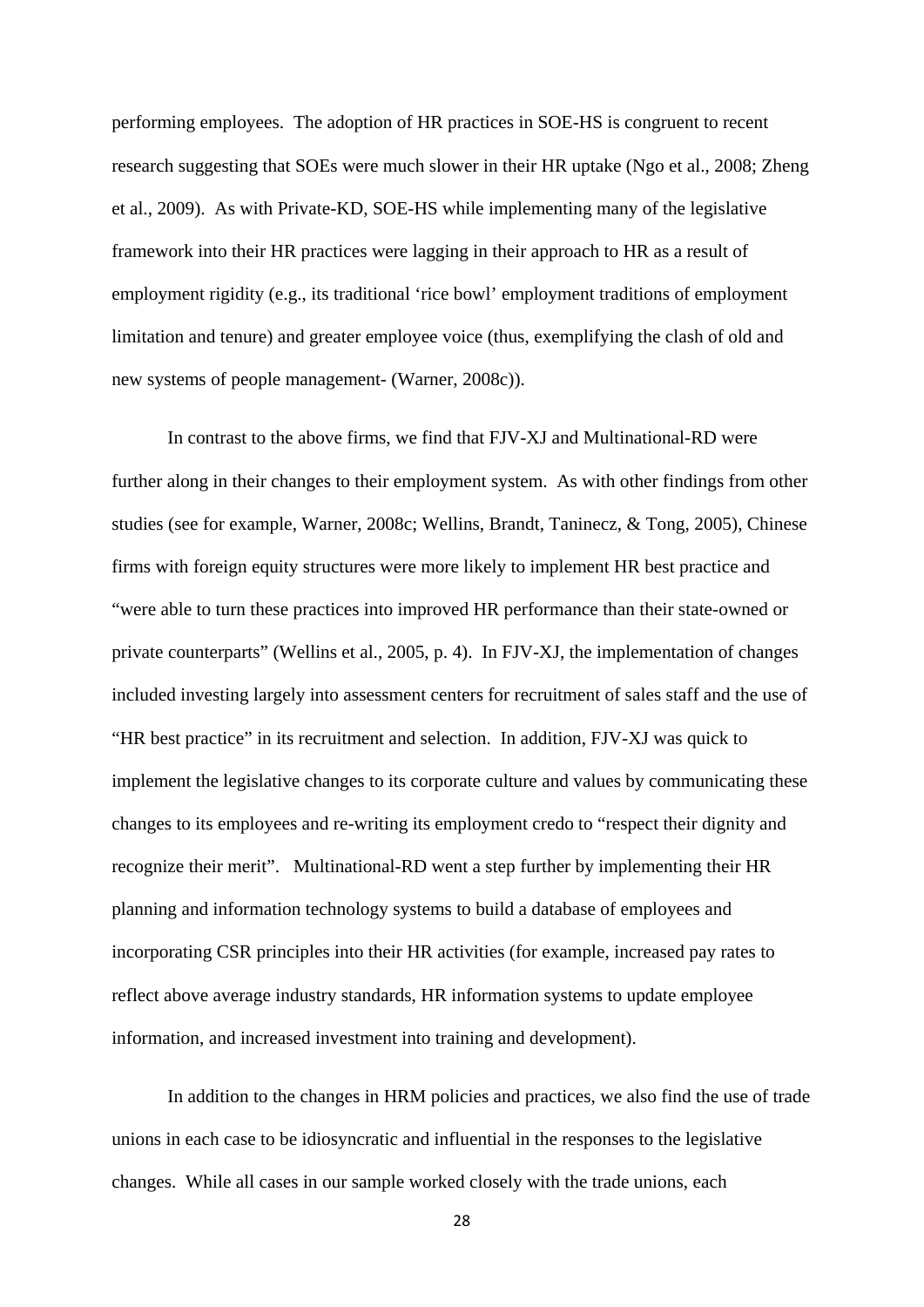relationships mediated the responses of the HR department of the firms. Private-KD's trade union represented the company's interests in many of their dealings while SOE-HS represented the interests of the state (a so-called system of "old" and "new"- (Warner, 2008c). FJV-XJ and Multinational-RD were similar in that the relationships between the unions and the HR function were more cooperative and had greater employee involvement. These differences either hindered or affected the ER/HRM responses in each firm.

These responses can be seen as 'institutional fit' where the tension organizations experience when pursuing both efficiency and legitimacy goals do not simply involve maximization of performance or legitimacy (Boon, Paauwe, Boselie, & Hartog, 2009), rather the interaction of human agency, institutional pressures and leeway in responses were also heavily involved (Kochan, Gittell, & Lautsch, 1995; Kochan et al., 1992). Achieving institutional fit involves finding an optimal level of conforming to institutional pressures and differentiation from competitors. In this case, the firms in our sample were forced to conform to an institutional change (that of the labor contract law) and were variable in their responses based on their internal developmental trajectories, trade union ties, organizational culture, and management philosophies. As with a prior research into institutional fit, we find that "active agency seems to be the most important driver of the strategic response to institutional pressures, even in highly institutional contexts" (Boon et al., 2009, p. 505).

In addition, Judge and Elenkov's (2005) organizational capacity for change (OCCdefined "as the dynamic resource bundle comprised of effective human capital at varying levels of a business unit, with cultural predispositions toward innovation and accountability, and organizational systems that facilitate organizational change and transformation" (Judge, Naoumova, & Douglas, 2009) can be seen as the dynamics of change in adapting to these new threats and opportunities and the creation of new capabilities were seen in the transition of our enterprises. The responses of our cases highlighted underlying mechanisms of union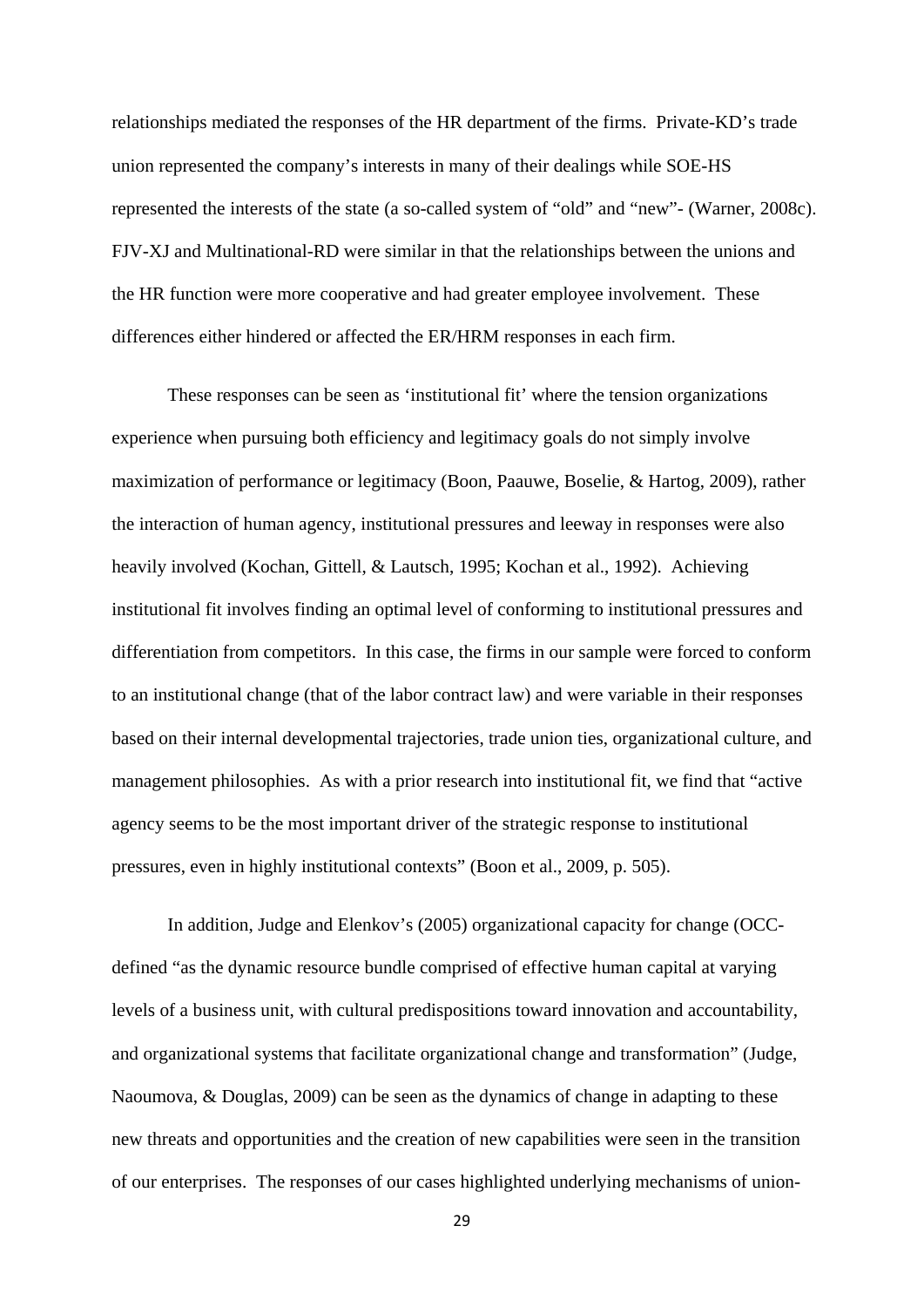HR relationships, and OCC. In terms of SHRM in these Chinese enterprises, the responses to HR strategy and practices could also be related to differences in ownership. We found that while all enterprises "valued their employees", the relative position of employees within these organizations (employee involvement in both the unions and organization), HR investment (including labor cost), and 'organizational capacity for change' as seen by the owners relates to the amount of leeway that was created (Boon et al., 2009; Judge et al., 2009).

## **CONCLUDING REMARKS AND IMPLICATIONS FOR MANAGEMENT**

 We highlight the responses of our cases for theoretical insight. In explicating the different responses of the cases in our sample, we build on Warner's (2008c) model of Chinese HR transformation and provide some insights into the implementation, formulation and evolution of HR systems and practice in Chinese organizations. We concur that ER/HRM in China can still be seen as a "phenomena in flux" and its evolution is dynamic rather than static (Warner, 2008c). The marketization of the Chinese economy and changes in its legislative landscape continues to have significant pressures on the management of people in many Chinese companies and continually defines the sets of outcomes for the ER/HRM including the strategic approaches for these companies. However, in contrast to Warner's assertion that "intervening variables, such as 'values' (part of 'with Chinese characteristics') may also be less constant than some would think", we find that internal factors of organizational culture and values still have a large part to play in the implementation of people management practice in PRC. As with the institutional pressures on employee management in organizations, the path dependence of its past traditions and practices continue to influence the direction and adoption of HR changes and implementation. Certainly in terms of Chinese culture, there remains significant influence of moral attitude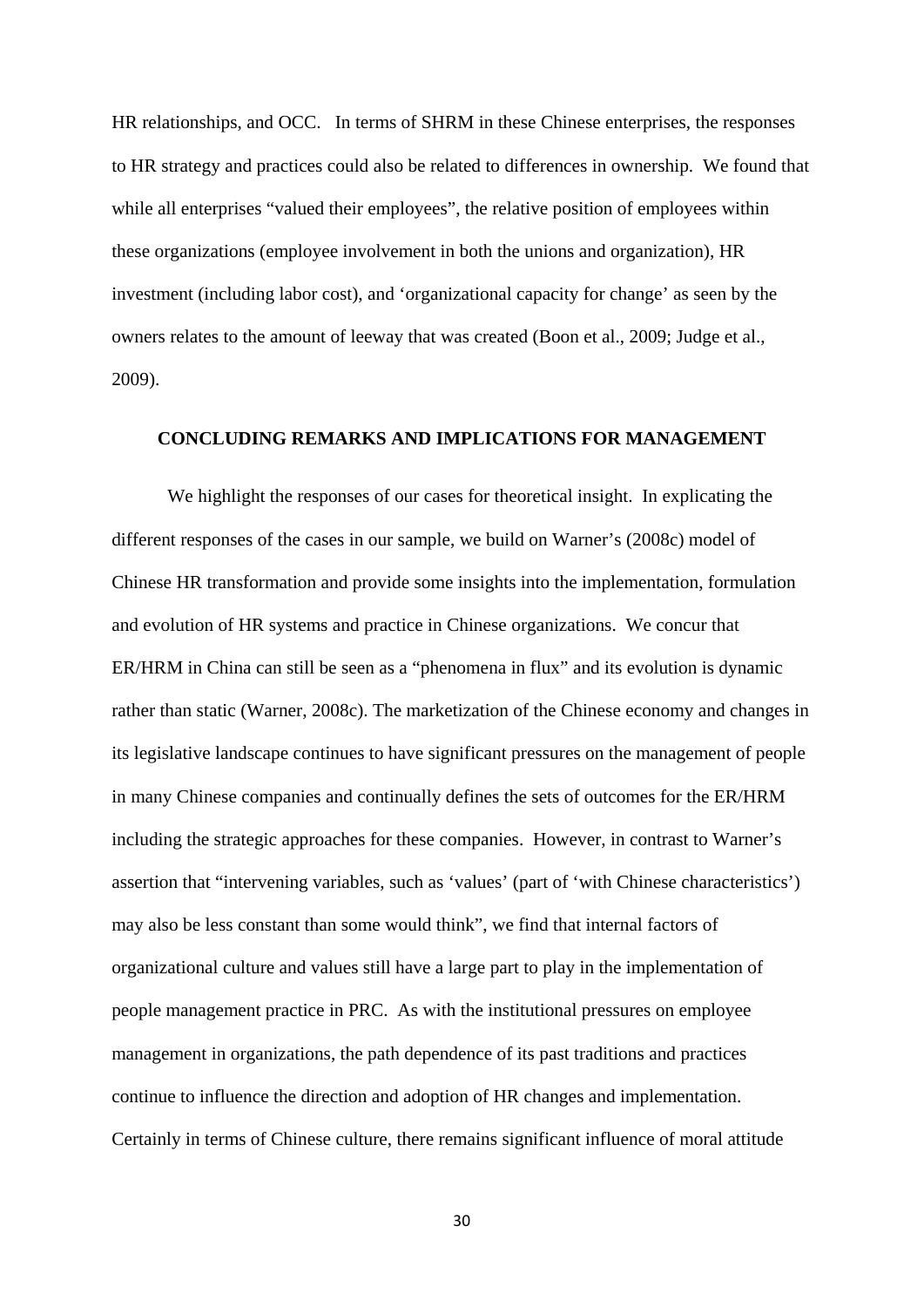and cultural practice (e.g., right to manage, reliance on state) on the role of HR (Zhu, Thomson, & Cieri, 2008a).

First and foremost, the new labor legislation has impacted significantly on the enterprises' philosophy and practices. In this study we have found that some enterprises have taken different responses to the legislative environment, sparking variable responses, strategies and changes to their employment models within the firms. We provide some compelling evidence that while 'core' variables such as strategic orientations from the state set in motion the responses of Chinese enterprises, the outcomes have unintended consequences for the notion of ER/HRM models 'with Chinese characteristics'. Organizational responses are still mediated by the relationship with trade unions, and employees, sparking discussion about the nature of employee involvement and participation in the process of transformation of the ER/HRM in Chinese organizations (Chow, Huang, & Liu, 2008; Cooney, 2007; Davies et al., 2004; Warner, 2008a, 2009; Wellins et al., 2005).

As with Dunlops (1958) model, we find that ownership types who perceive themselves as closer to the market conditions (such as Private-KD) were more likely to have a labor compliance strategy in when they perceived their performance to be tied into the environment. On the other hand, foreign influences and organizational culture with greater employee involvement tended to take a more proactive approach in their conceptualization of the ER/HRM function and were far more positive to the changes to the environment. This speaks volumes as to the relative perception of the HR function as rising labor costs were either seen as strategic in some firms (FJV-XJ and Multinational-RD) while others responded less enthusiastically (Private-KD and SOE-HS). As in the European context, the involvement of employee committees and worker councils in organizations initiate greater employee involvement and voice (Brewster, 2007). These practice impact on ER/HRM conceptualization and practice as the provision of representation and information has a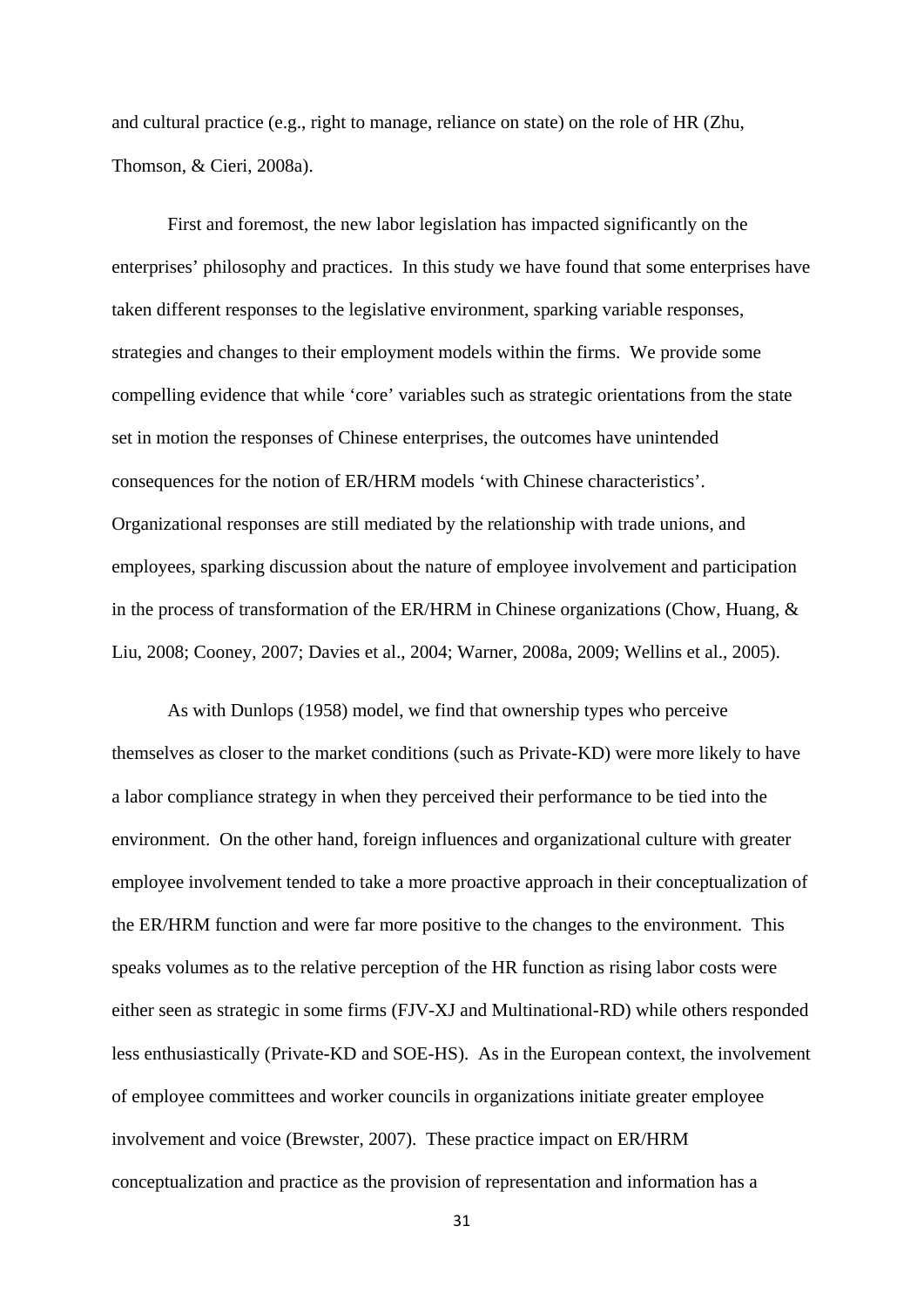significant impact on workforce commitment (Brewster et al., 1995). Employee involvement in Chinese enterprise encouraged and instituted by the Communist Party and government legislation. Under the 1994 Labor Law, employee involvement can take the forms of Staff and Workers' Congresses that take part in the democratic management of the enterprises. However, because the daily working appendage of the congress is the trade union committee in the enterprises, employees are encouraged to exercise their powers of so-called democratic management by supporting the management decisions of the enterprises. While consistent with the Confucian cultural elements, as well as the Chinese political culture, this presents a radically different underpinning for both employment relations and HRM conceptualization in China. Chinese HRM continues to move towards a transitional 'hybrid' state whereby the development of HRM practice balance Chinese traditional values, socialist idealogy and western ideals (Ding & Akhtar, 2001; Warner, 1996). Chinese HRM is a unique economic and cultural entity distinct from the Western pattern of HRM.

From this study, the transformative paths highlighted by managerial decision making and union involvement for the ER/HRM function in our organizations point towards incorporating the involvement of unions into transformative process as indications are that changes occurring in the wider economy and the nature of work can and do make strategic choices matter. However, an caveat need also be observed in that unions in PRC can serve more as an adjunct to management and do not always represent the interests of the employees (Ding et al., 2002). As the role of ER/HRM in organizations evolve due to the various union roles, organizational type, location and size, and institutional framework, unions will also evolve in their function and role. In this ever evolving environment, jobs become increasingly more knowledge-driven changes in the work organization and management practices are required to utilize these important resource. In our sample, organizations in labor-intensive industries (e.g., FJV-XJ and Multinational-Rd), tended to take a more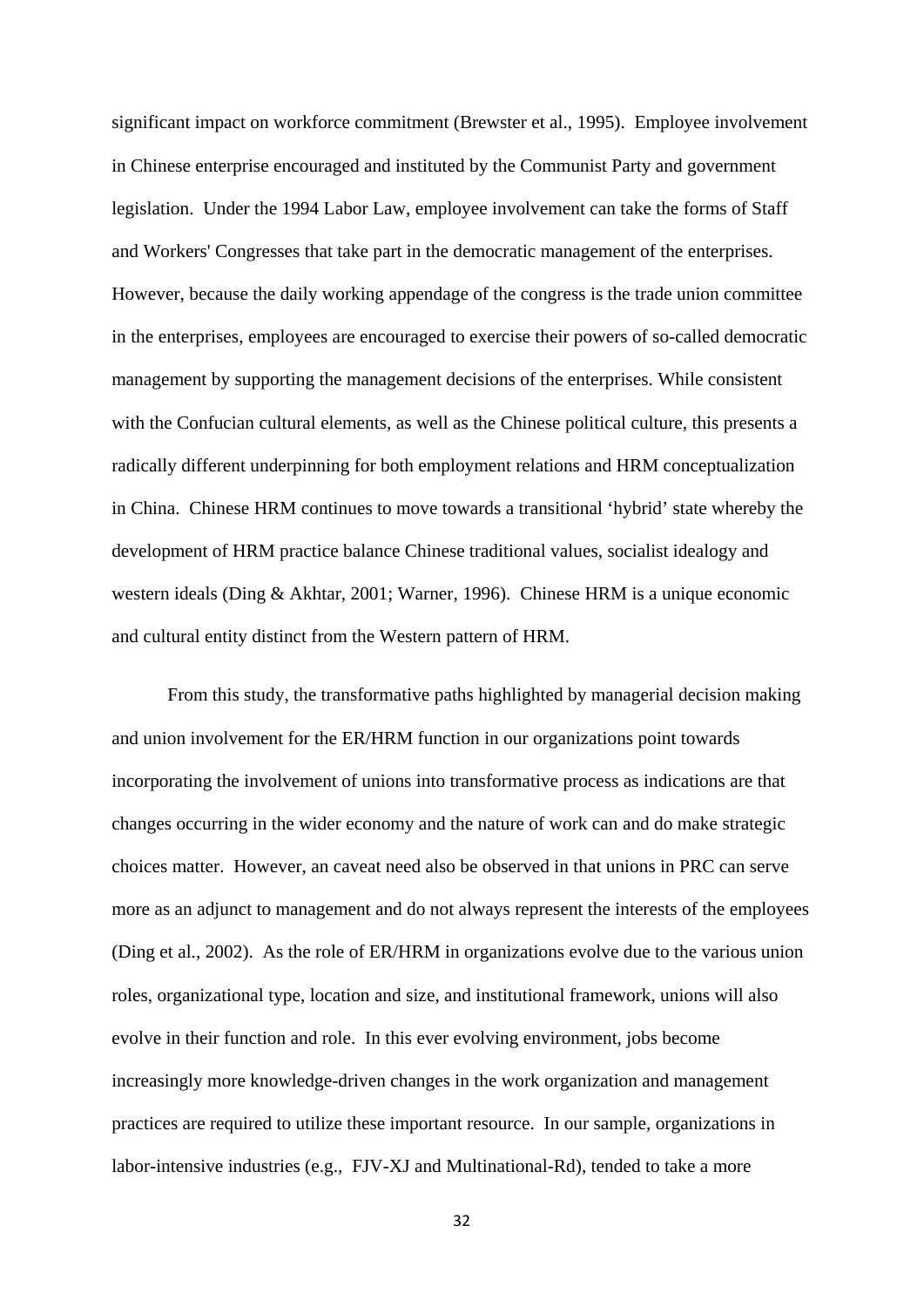strategic approach towards responding to the isitutional legislative environment, pursuing more advanced management policies and practices that leveraged the required changes and people-centered incentives required to motivate the workforce. In industries such as these, the traditional social contracts between employers and employees are rapidly eroding and is being replaced by a more market-driven system designed to advance the transformation of labor-management relations (Cutcher-Gershenfeld et al., 2004) especially in the evolving landscape in PRC.

## **LIMITATIONS**

While the findings for this research showed significant effects of the recent legislative changes in China, we want to present a caveat to our findings that may limit the generalization of our findings. The recent labor law has acted as an impetus to changes in the HR responses of our sample of firms; however, due to the short lead time in the legislative changes, the response may be attributable to the significant changes in the institutional landscape that has percolated for many years. However, we argue that while we have taken the recent 2009 Labor Law as being incorporated into our analyses of HR change and response, our analyses was focused on the HR responses to the institutional *and* legislative changes which have been formulated since the last 80s but pushed along by the recent legislative changes. Thus, the findings of our research stand as an illustration of HR strategic response to an unpredictable and an ever-changing environment.

While we have sought to provide a comprehensive analysis on the different types of ownership enterprises to these institutional changes, our cases are exploratory and generalizable only to theory and theory generation (Yin, 1994). The aim of this research was to outline a theoretical model to advance our understanding of how enterprises make decisions and implement HR in response to the environment. We believe that the cross-case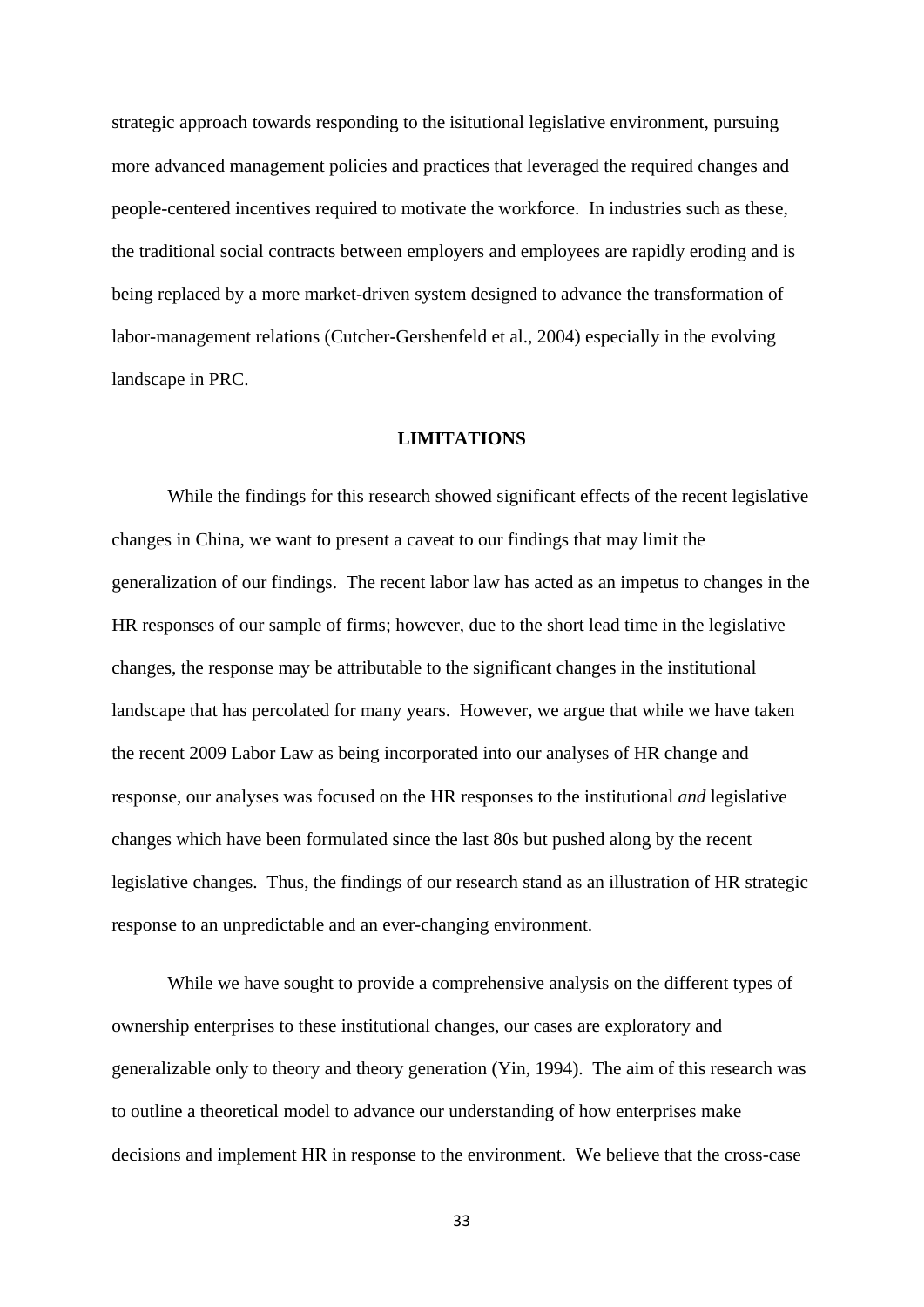analyses and research design allowed a deeper understanding and insight into this phenomenon allowing a better theoretical framework to be advanced. In addition to the use of case study, we acknowledge that we were also limited within this by our reliance on narratives and retrospective data. While the reliability and validity of retrospective data could have been a potential problem, careful consideration and selection of the case study methods alleviated the limits through extensive triangulation of data. The research design was selected to facilitate the natural language and meanings of the respondents in an effort to preserve their conceptualizations and understandings of HRM with 'Chinese characteristics'. The use of interviews at different levels of the organization and institutional setting, combined with documentation, archival evidence, observations and informal discussions allowed a more conclusive and definitive picture to emerge while simultaneously avoiding common method bias that has plagued other empirical studies (Ngo et al., 2008).

 In highlighting the limitations of this research, we also suggest several avenues for moving forward with the research in this area. First and foremost, our analysis is targeted at responses by large organizations, as revealed in our discussion, there appears to be anecdotal evidence to suggest that the responses of small medium enterprises will be different compared to the larger enterprises (Cooke, 2005; Shen, 2006). Examining SME sector in China and their responses in terms of HR strategy and practices would highlight a more complete view of HR in China. Our findings also suggest that the influence of the trade unions appear to be idiosyncratic to China. The variable representation of employee involvement via these unions in creating a 'harmonious' work environment and employee involvement and disputes represented an interesting challenge to conceptualizations of union participation in the HR context. These employment relationship factors appear to have considerable and significant effects for the models of HR that are implemented and evolve in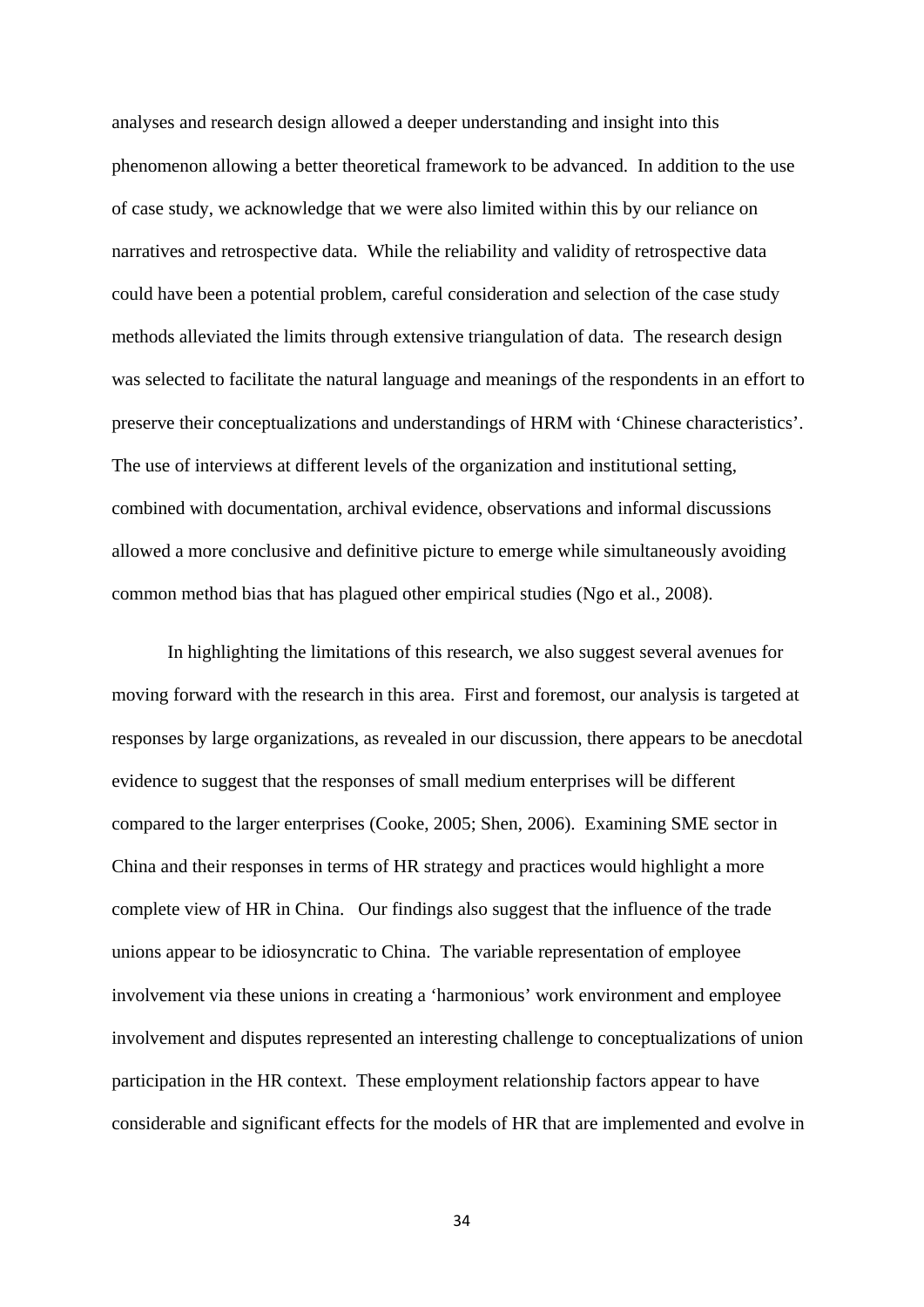our firms. Future research should analyze the impact and historical trajectories of these influences in further research of HRM in China.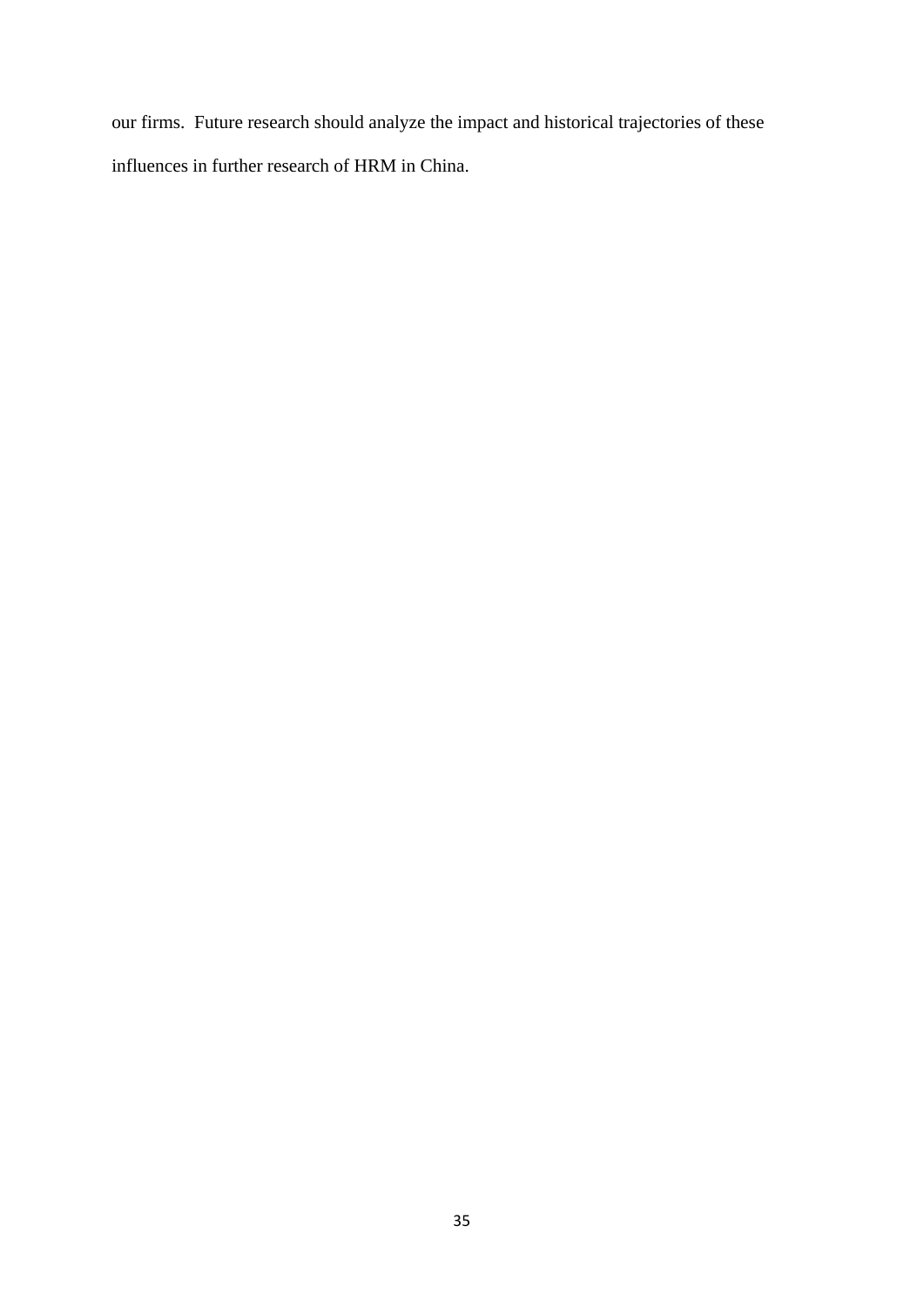## **REFERENCES**

Anonymous. 2009. Asia: Arbitration needed; China's labour laws. The Economist, 392(8642): 37.

Ashworth, R., Boyne, G., & Delbridge, R. 2009. Escape from the Iron Cage? Organizational Change and Isomorphic Pressures in the Public Sector. Journal of Public Administration Research & Theory (10531858), 19(1): 165-187.

Atkinson, J. 1984. Manpower strategies for flexible organisations. Personnel Management(August): 28-31.

Benson, J. & Zhu, Y. (Eds.). 2005. Unemployment in Asia. London and New York: Routledge Curzon.

- Bin, X. & Wei, L. 2008. Trade, technology, and China's rising skill demand. Economics of Transition, 16(1): 59-84.
- Björkman, I. & Lu, Y. 2001. Institutionalization and bargaining power explanations of HRM practices in international joint ventures: The case of Chinese-western joint ventures. Organization Studies, 22 (3): 491-512.
- Bloom, M. & Milkovich, G. 1999. An SHRM Perspective on International Compensation and Reward Systems. In P. M. Wright & L. D. Dyer & J. W. Boudreau & G. T. Milkovich (Eds.), Strategic Human Resources Management in the Twenty-First Century: Research in Personnel and Human Resource Management, Vol. Supplement 4: 283-303.
- Boon, C., Paauwe, J., Boselie, P., & Hartog, D. D. 2009. Institutional pressures and HRM: developing institutional fit. Personnel Review, 38(5): 492-508.
- Boxall, P. & Purcell, J. 2003. Strategy and human resource management. New York: Macmillan.
- Brewster, C., Mayne, L., & Tregaski, O. (Eds.). 1995. Employee communication and participation. London: Routledge.
- Brewster, C. 2007. Comparative HRM: European views and perspectives. The International Journal of Human Resource Management, 18(5): 769 - 787.
- Brown, G. & Wei, X. 2009. The price of termination. China Staff, 15(3): 48.
- Cafolla, L. 2009. Conducting layoffs under the Labour Contract Law. China Staff, 15(5): 8.
- Chan, A. W., Feng, T.-Q., Redman, T., & Snape, E. 2006. Union Commitment and Participation in the Chinese Context. Industrial Relations, 45: 485-490.
- Chen, Y.-F. & Funke, M. 2009. China's new Labour Contract Law: No harm to employment? China Economic Review (1043951X), 20(3): 558-572.
- Choi, Y. 2008. Aligning labour disputes with institutional, cultural and rational approach: evidence from East Asian-invested enterprises in China. International Journal of Human Resource Management, 19(10): 1929-1961.
- Chow, F. H.-S. 2004. The impact of institutional context on human resource management in three Chinese societies. Einfluss des institutionellen Kontexts auf das Personalmanagement in drei chinesischen Gesellschaften., 26(6): 626-642.
- Chow, I. H., Huang, J.-C., & Liu, S. 2008. Strategic HRM in China: Configurations and competitive advantage. Human Resource Management, 47(4): 687-706.
- Clarke, S. & Pringle, T. 2009. Can party-led trade unions represent their members? Post-Communist Economies, 21(1): 85-101.
- Cooke, F. L. 2005. Employment relations in small commercial businesses in China. Industrial Relations Journal, 36(1): 19-37.
- Cooke, F. L. 2006. Informal employment and gender implications in China: the nature of work and employment relations in the community services sector. International Journal of Human Resource Management, 17(8): 1471-1487.
- Cooney, S. 2007. China's Labour Law, Compliance and Flaws in Implementing Institutions. Journal of Industrial Relations, 49(5): 673-686.
- Cutcher-Gershenfeld, J. & Kochan, T. A. 2004. Taking stock: collective bargaining at the turn of the century. Industrial and Labor Relations Review, 58(1): 3-26.

Daft, R. L. 2007. Organization Theory and Design (9th ed. ed.). Australia: Thomson South-Western.

- Davies, H. & Walters, P. 2004. Emergent patterns of strategy, environment and performance in a transition economy. Strategic Management Journal, 25(4): 347-364.
- Dibenedetto, B. 2008. Labor pains. Journal of Commerce (15307557), 9(35): 28-33.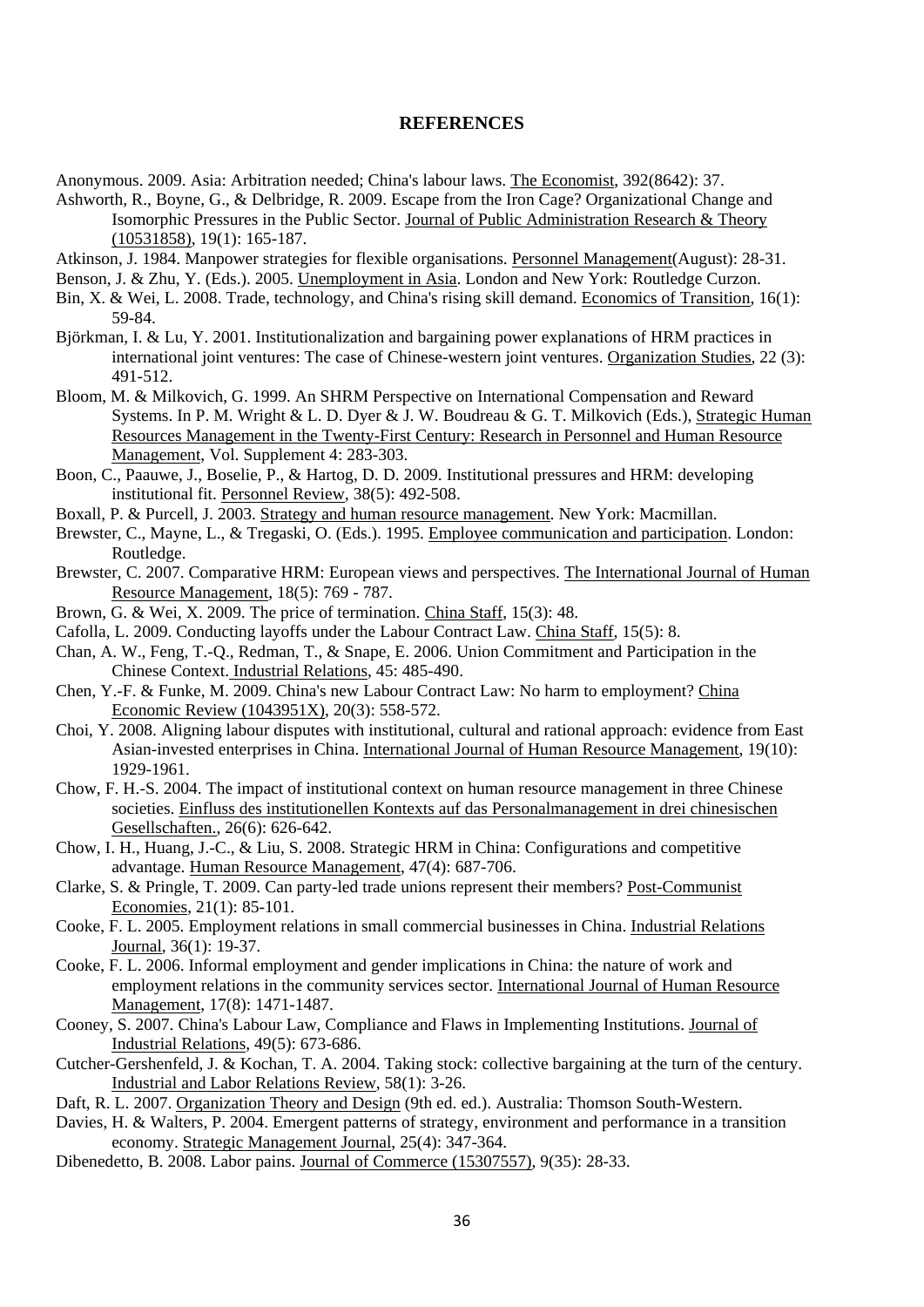- DiMaggio, P. & Powell, W. W. 1983. The iron cage revisited: institutional isomorphism and collective rationality in organizational fields. American Sociological Review, 48: 147-160.
- Ding, D. Z. & Akhtar, S. 2001. The organizational choice of human resource management practices: a study of Chinese enterprises in three cities in the PRC. International Journal of Human Resource Management, 12(6): 946-964.
- Ding, D. Z., Goodall, K., & Warner, M. 2002. The impact of economic reform on the role of trade unions in Chinese enterprises. International Journal of Human Resources Management, 13(3): 431-449.
- Dong, X.-y. & Xu, L. C. 2009. Labor restructuring in China: Toward a functioning labor market. Journal of Comparative Economics, 37(2): 287-305.
- Dunlop, J. D. 1958. Industrial Relations Systems. Edwardswille: Carbondale.
- Fang, C. & Kam Wing, C. 2009. The Global Economic Crisis and Unemployment in China. Eurasian Geography & Economics, 50(5): 513-531.
- Fang Lee, C. 2008. The Changing Dynamics of Employment Relations in China: An Evaluation of the Rising Level of Labour Disputes. Journal of Industrial Relations, 50(1): 111-138.
- Frenkel, S. 2001. Globalization, Athletic Footwear Commodity Chains and Employment Relations in China. Organization Studies, 22: 531-562.
- Froissart, C. 2006. Escaping from under the Party's Thumb: A Few Examples of Migrant Workers' Strivings for Autonomy. Social Research, 73(1): 197-218.
- Huo, Y. P. & Si, S. X. 2001. Employee Responsibilities and Rights in China. Asia Pacific Business Review, 7(3): 34.
- Ito, J. 2009. The removal of institutional impediments to migration and its impact on employment, production and income distribution in China. Economic Change & Restructuring, 41(3): 239-265.
- Jie, S. 2007. The labour dispute arbitration system in China. Employee Relations, 29(5): 520-539.
- Jiuhua Zhu, C., Cooper, B., De Cieri, H., Bruce Thomson, S., & Zhao, S. 2008. Devolvement of HR practices in transitional economies: Evidence from China. International Journal of Human Resource Management, 19(5): 840-855.
- Judge, W. & Elenkov, D. 2005. Organizational Capacity for Change and Environmental Performance: Empirical Assessment of Bulgarian Firms. Journal of Business Research, 58 893-901.
- Judge, W. Q., Naoumova, I., & Douglas, T. 2009. Organizational capacity for change and firm performance in a transition economy. International Journal of Human Resource Management, 20(8): 1737-1752.
- Knight, J. & Yueh, L. 2009. Segmentation or competition in China's urban labour market? Cambridge Journal of Economics, 33(1): 79-94.
- Kochan, T. A., Katz, H. C., & B, M. R. 1992. The transformation of American Industrial Relations. Ithaca, NY: Industry and Labor Relations Press.
- Kochan, T. A., Gittell, J. H., & Lautsch, B. A. 1995. Total quality management and human resource systems: an international comparison. International Journal of Human Resource Management, 6(2): 201-223.
- Le Chien, T. & Truong, Q. 2005. Human Resource Management Practices in a Transitional Economy: A Comparative Study of Enterprise Ownership Forms in Vietnam. Asia Pacific Business Review, 11(1): 25-47.
- Lee, G. O. M. & Warner, M. 2006. The impact of SARS on China's human resources: implications for the labour market and level of unemployment in the service sector in Beijing, Guangzhou and Shanghai. International Journal of Human Resource Management, 17(5): 860-880.
- Li, J. & Tsui, A. S. 2002. A Citation Analysis of Management and Organization Research in the
- Chinese Context: 1984-1999. Asia Pacific Journal of Management, 19: 87-107.
- Marsden, D. 1999. A Theory of Employment Systems: Micro-foundations of Societal Diversity. Oxford: Oxford University Press.
- Morley, M., Brewster, C., Gunnigle, P. W., & Mayrhofer, W. (Eds.). 2000. Evaluating change in European industrial relations: Research evidence on trends at organizational level. Basingstoke, UK: Macmillan.
- Naughton, B. 1996. Growing out of the Plan: Chinese Economic Reforms, 1978-1993. Cambridge: Cambridge University Press.
- Naughton, B. 2006. The Chinese Economy: Transitions and Growth. Cambridge, MA: MIT Press.
- Ngai, P. U. N. & Smith, C. 2007. Putting Transnational Labour Process in Its Place. Work, Employment and Society, 21: 27-45.
- Ngo, H.-Y., Lau, C.-M., & Foley, S. 2008. Strategic human resource management, firm performance, and employee relations climate in China. Human Resource Management, 47(1): 73-90.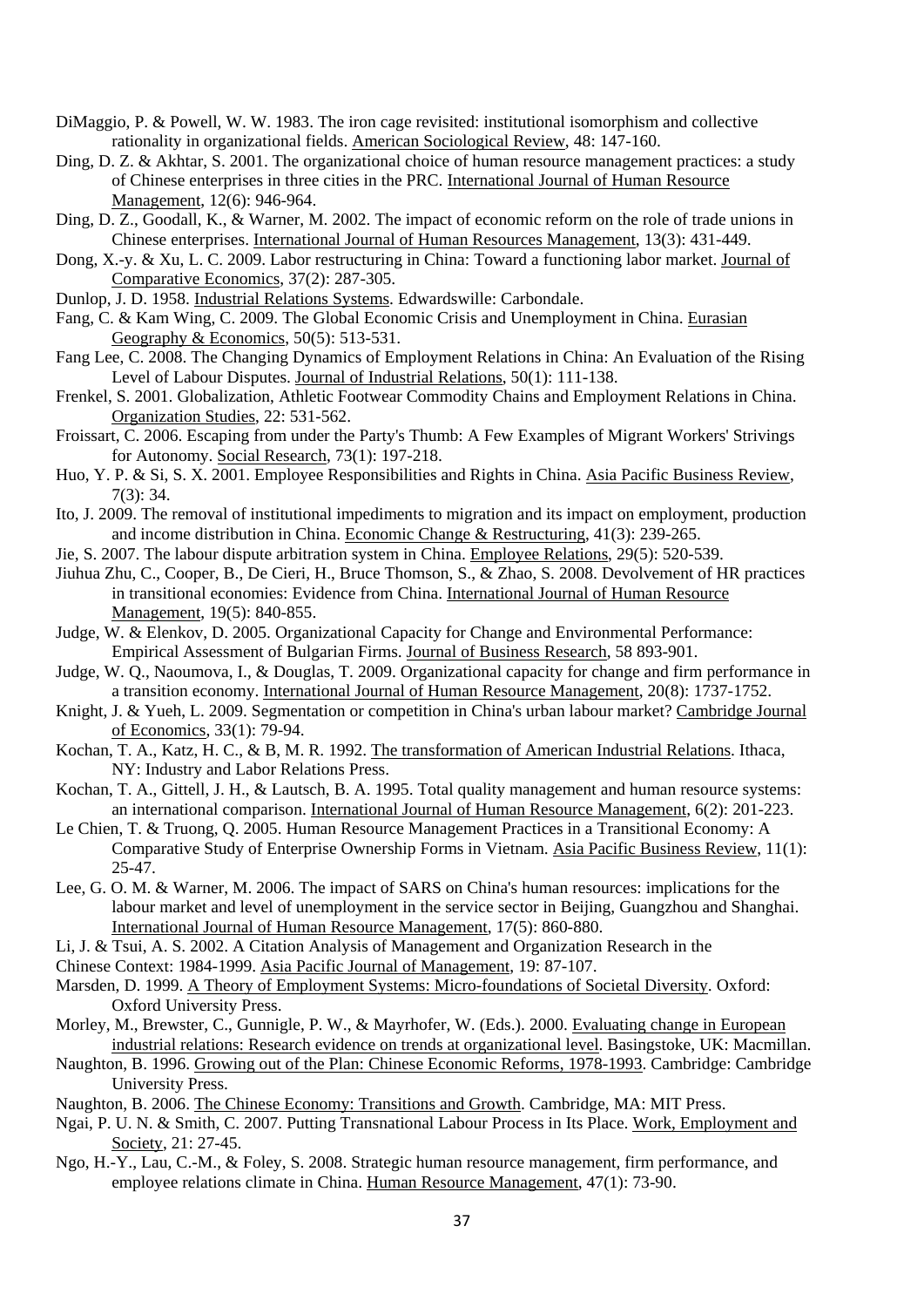- Osigweh, C. A. B. & Huo, Y. P. 1993. Conceptions of employee responsibilities and rights in the United States and the People's Republic of China. International Journal of Human Resource Management, 4(1): 85-112.
- Peng, M. W., Lu, Y., Shenkar, O., & Wang, D. Y. L. 2001. Treasures in the China House: A Review of Management and Organizational Research on Greater China. Journal of Business Research, 52 95-110.
- Poutsma, E., Hendrickx, J., & Huijgen, F. 2003. Employee participation in Europe: In search of the participative workplace. Economic and Industrial Democracy, 24(1): 45-76.
- Purcell, J. 1996. Contingent workers and human resource strategy: REdiscovering the core/periphery dimension. Journal of Professional HRM, 5: 16-23.
- Quer, D., Claver, E., & Rienda, L. 2007. Business and Management in China: A Review of Empirical Research in Leading International Journals. Asia Pacific Journal of Management, 24: 359-384.
- Shen, J. 2006. An Analysis of Changing Industrial Relations in China. International Journal of Comparative Labour Law & Industrial Relations, 22(3): 347-368.
- Shen, J. 2007a. Labour Contracts in China: Do They Protect Workers Rights? Journal of Organisational Transformation and Social Change, 4 111-129.
- Shen, J. 2007b. Labour contracts in China: Do they protect workers' rights? Journal of Organisational Transformation & Social Change, 4(2): 111-129.
- Shenkar, O. 1994. The People's Republic of China: Raising the Bamboo Screen through International Management Research. International Studies of Management and Organization, 24 9-34.
- Sumelius, J., Bjorkman, I., & Smale, A. 2008. The influence of internal and external social networks on HRM capabilities in MNC subsidiaries in China. International Journal of Human Resource Management, 19(12): 2294-2310.
- Swart, J. & Kinnie, N. 2001. Human resource advantage within a distributed knowledge system: A study of growing knowledge intensive firms. Paper presented at the The changing nature of skills and knowledge, Manchester School of Management.
- Tsang, E. W. K. 1994. Human Resource Management in Sino-Foreign Joint Ventures. International Journal of Manpower, 15: 4-21.
- Tsui, A. S., Schoonhoven, C. B., Meyer, M. W., Lau, C. M., & Milkovich, G. T. 2004. Organization and Management in the Midst of Societal Transformation: The People's Republic of China. Organization Science, 15: 133-144.
- Venter, K. 2004. One Country, Two Systems, Multiple Skill Demands: the dilemmas facing the education system in the People's Republic of China. Journal of Education & Work, 17(3): 283-300.
- Wang, H. 2007. Linking up with the International Track: What's in a slogan?, The China Quarterly, Vol. 189: 1-24.
- Wang, Y. & Nicholas, S. 2007. The formation and evolution of non-equity strategic alliances in China. Asia Pacific Journal of Management, 24: 131-150.
- Wang, Z. (Ed.). 1990. Human resource management in China: recent trends. Berlin, NY: de Gruyter.
- Warner, M. 1995. The Management of Human Resource in Chinese Industry. London: MacMillan Press.
- Warner, M. 1996. Chinese enterprise reform, human resources and the 1994 Labour Law. International Journal of Human Resource Management, 7(4): 779-796.
- Warner, M., Edwards, V., Polansky, G., Pucko, D., & Zhu, Y. 2005. Management in Transitional Economies: From the Berlin Wall to the Great Wall of China. London: Routledge Curzon.
- Warner, M. (Ed.). 2007. Trade Unions in China: In Search for a New Role in the Harmonious Society. London: Routledge.
- Warner, M. 2008a. The Economic and Strategic Rise of China and India: Asian Realignments after the 1997 Financial Crisis/Global R&D in China/China and Japan at Odds: Deciphering the Perpetual Conflict/Asia Pacific Economic Co-operation. Journal of General Management, 33(4): 87-89.
- Warner, M. 2008b. Reassessing human resource management 'with Chinese characteristics': An overview. International Journal of Human Resource Management, 19(5): 771-801.
- Warner, M. 2008c. Reassessing human resource management 'with Chinese characteristics': An overview. International Journal of Human Resources Management, 19(5): 771-801.
- Warner, M. 2009. 'Making sense' of HRM in China: setting the scene. International Journal of Human Resource Management, 20(11): 2169-2193.
- Wellins, R. S., Brandt, J. R., Taninecz, R., & Tong, R. T. L.; Super Human Resource Management in China: Practices, Performances, and Opportunities among China's Manufacturers;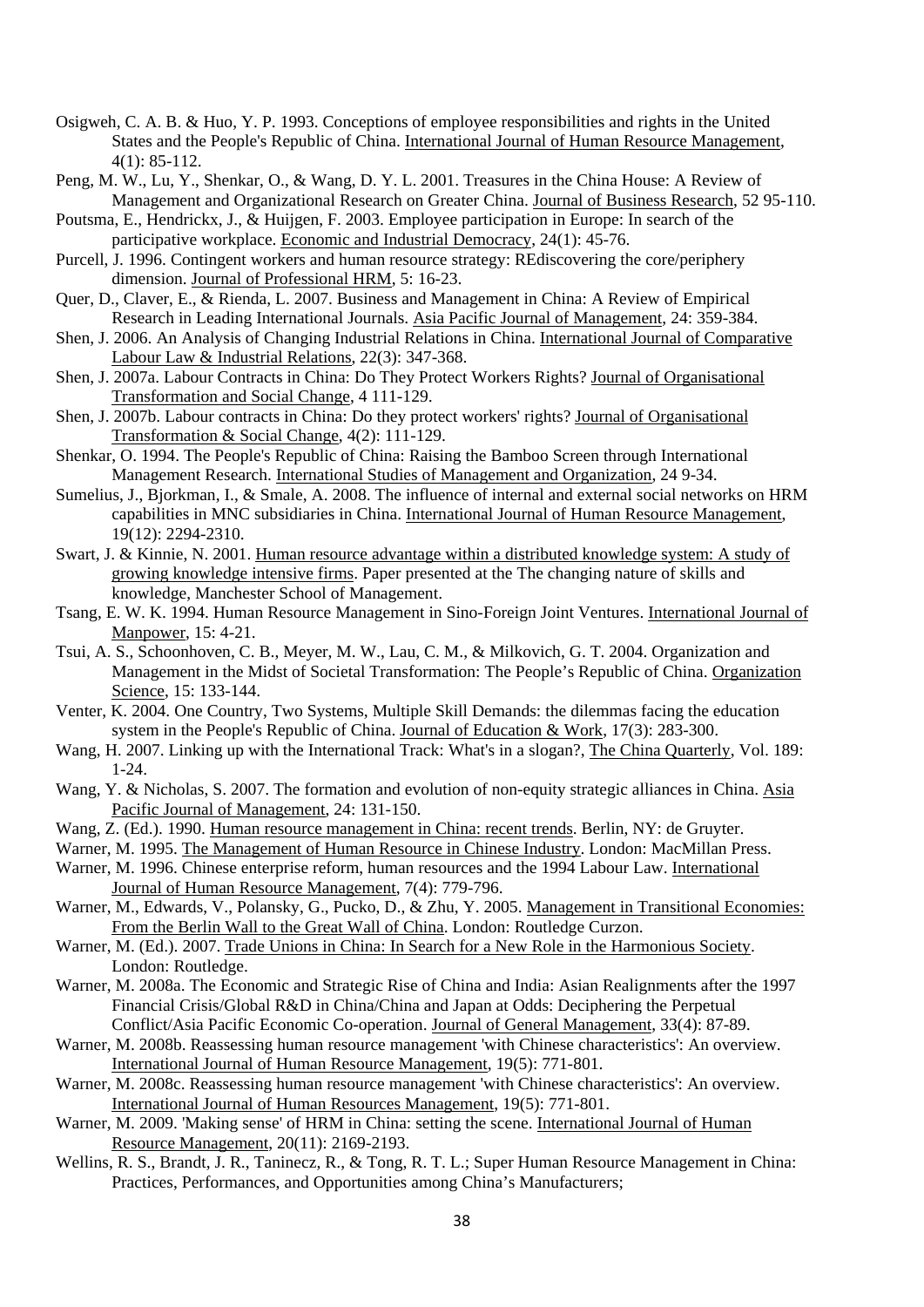http://64.233.183.104/search?q ¼ cache:9K49HR7iwEJ:www.ddiworld.com/pdf/superhrchina; 12th June 2007.

- Woodhams, C., Lupton, B., & Xian, H. 2009. The persistence of gender discrimination in China evidence from recruitment advertisements. International Journal of Human Resource Management, 20(10): 2084-2109.
- Ying, Z. & Warner, M. 2005. Changing Chinese employment relations since WTO accession. Personnel Review, 34(3): 354-369.
- Zhang, M. 2006. The Social Harginalization of Workers in China's State-Owned Enterprises. Social Research, 73(1): 159-184.
- Zhang, W. 1996. Idealogy and Economic Reform under Deng, 1978-1993. New York: Columbia University Press.
- Zheng, C., Morrison, M., & O'Neill, G. 2006. An empirical study of high performance HRM practices in Chinese SMEs. International Journal of Human Resource Management, 17(10): 1772-1803.
- Zheng, C. & Lamond, D. 2009. A critical review of human resource management studies (1978-2007) in the People's Republic of China. International Journal of Human Resource Management, 20(11): 2194- 2227.
- Zhu, C. J. 2005. Human resource management in China: Past, current and future HR practices in the industrial sector. London: Routledge Curzon.
- Zhu, C. J., Thomson, S. B., & Cieri, H. D. 2008a. A retrospective and prospective analysis of HRM research in Chinese firms: Implications and directions for future study. Human Resource Management, 47(1): 133-156.
- Zhu, C. J., Thomson, S. B., & De Cieri, H. 2008b. A Retrospective and Prospective Analysis of HRM Research in Chinese Firms: Implications and Directions for Future Study. Human Resource Management, 47: 133-156.
- Zhu, Y. & Warner, M. 2004. The implications of China's WTO accession for employment relations. European Business Journal, 16(2): 47-58.
- Zhu, Y., Warner, M., & Rowley, C. 2007. Human resource management with 'Asian' characteristics: a hybrid people-management system in East Asia. International Journal of Human Resource Management, 18(5): 745-768.
- Zou, M. & Lansbury, R. D. 2009. Multinational corporations and employment relations in the People's Republic of China: the case of Beijing Hyundai Motor Company. International Journal of Human Resource Management, 20(11): 2349-2369.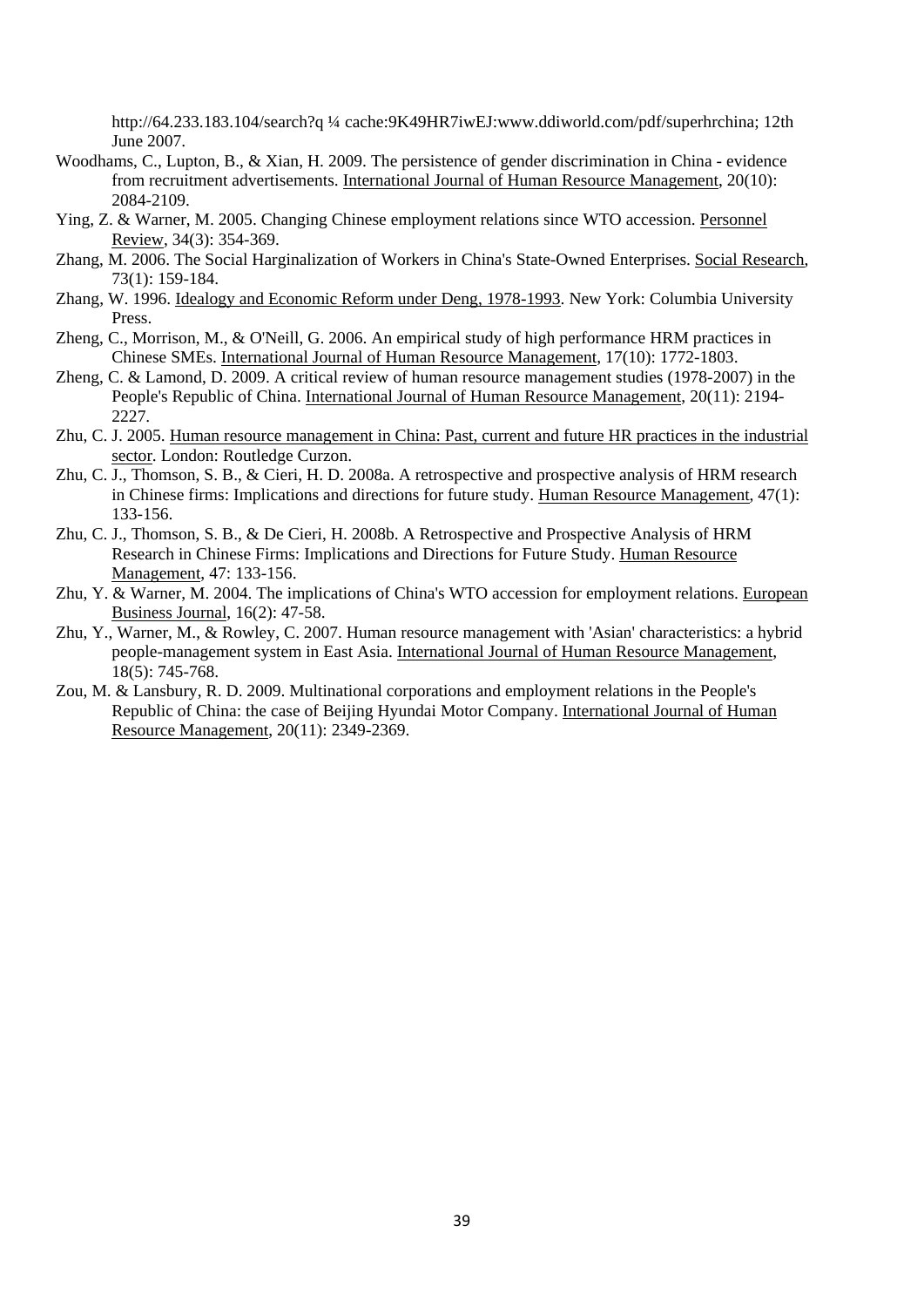## Table 1. Descriptive data of Enterprises

| Case                             | <b>Private-KD</b>                                                                        | <b>SOE-HS</b>                                                                  | <b>FJV-XJ</b>                                                                                                                  | <b>Multinational-RD</b>                                                                                                                                                                          |
|----------------------------------|------------------------------------------------------------------------------------------|--------------------------------------------------------------------------------|--------------------------------------------------------------------------------------------------------------------------------|--------------------------------------------------------------------------------------------------------------------------------------------------------------------------------------------------|
| <b>Ownership Structure</b>       | <b>Privately Owned</b>                                                                   | <b>State Owned</b>                                                             | Foreign Joint Venture                                                                                                          | Multinational                                                                                                                                                                                    |
| <b>Industry</b>                  | Bioenergy, Environmental<br>Protection                                                   | Chemical                                                                       | Pharmaceutical                                                                                                                 | Chemical                                                                                                                                                                                         |
| <b>Product/Service</b>           | Air pollution control,<br>energy saving, green<br>energy, and water utilities            | Chemical Fertilizer,<br>Electronic and<br>Pharmaceutical chemical<br>materials | Drugs and medicines                                                                                                            | Engineering plastics,<br>chemicals,<br>surfactants, and<br>textiles                                                                                                                              |
| <b>Location Base</b>             | Hubei province                                                                           | Hubei province                                                                 | Shanxi province                                                                                                                | Shanghai                                                                                                                                                                                         |
| <b>Size (Sales/2009)</b>         | RMB 600 million                                                                          | RMB 500 million                                                                | RBM 2.56 billion                                                                                                               | RMB 2.1 billion                                                                                                                                                                                  |
| Size (EFTs)                      | $3000+$                                                                                  | $600+$                                                                         | $3000+$                                                                                                                        | $1000+$                                                                                                                                                                                          |
| <b>Data Collection:</b>          | CEO, HR VP, HR                                                                           | CEO, HR VP, HR                                                                 | CEO, HR VP, HR                                                                                                                 | CEO, HR VP, HR                                                                                                                                                                                   |
| <b>Interviews</b>                | Director, Trade Union<br>Representative, employees,<br>senior management                 | Director, Trade Union<br>Representative,<br>employees, senior<br>management    | Director, Trade Union<br>Representative,<br>employees, senior<br>management                                                    | Director, Trade<br>Union<br>Representative,<br>employees, senior<br>management                                                                                                                   |
| <b>Data Collection: Archival</b> | Company Website, internal<br>company reports, employee<br>manual, Employee<br>contracts, | Company Website, annual<br>reports, Employee<br>contracts,                     | Company Website,<br>annual reports,<br>publically available<br>media reports<br>(newspaper, magazines),<br>Employee contracts, | Company Website,<br>annual reports,<br>company<br>presentations, HR<br>documents and<br>emails, memos,<br>employee manual,<br>publically available<br>media reports<br>(newspaper,<br>magazines) |